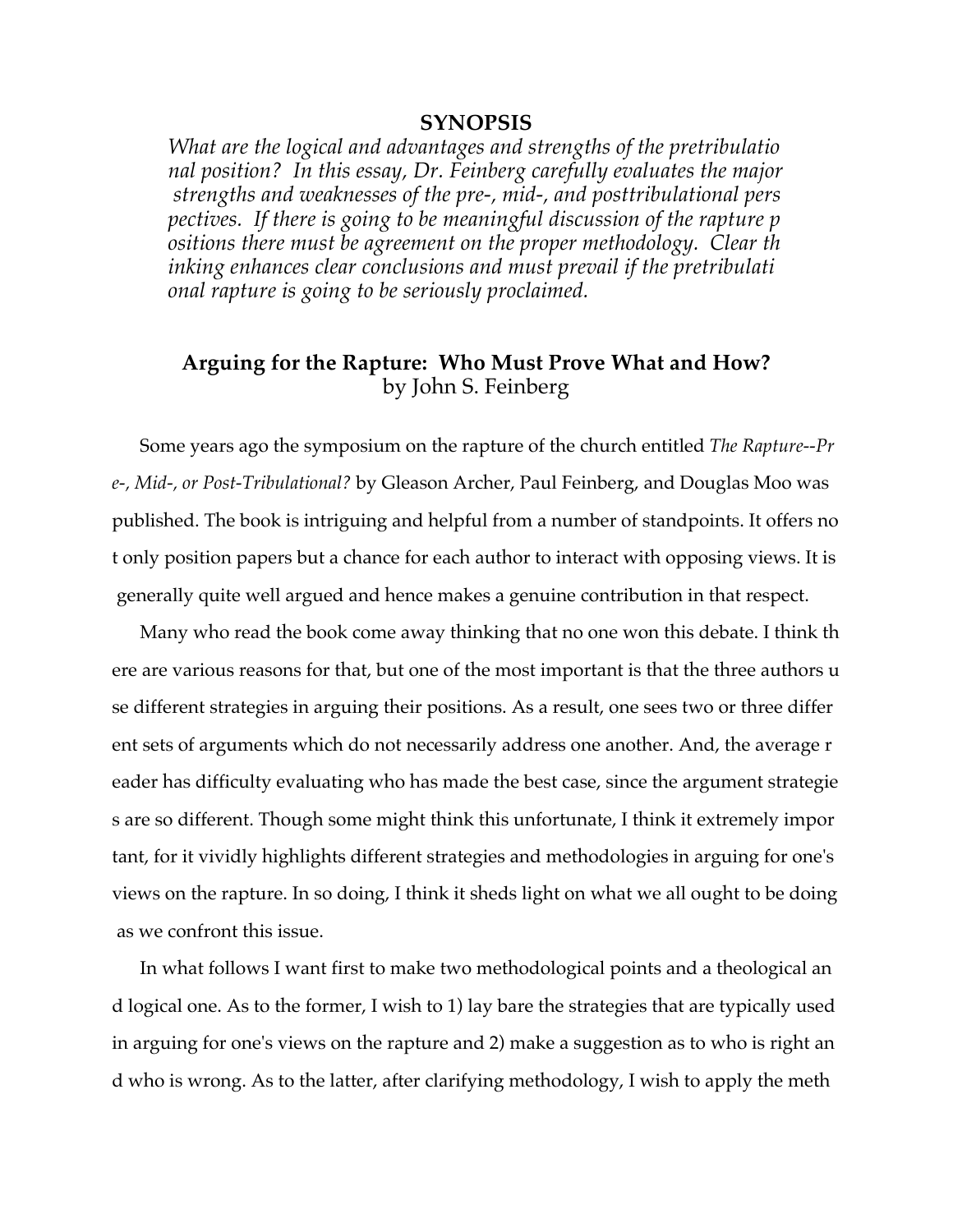odological points to the theological question of what one would have to prove in order t o establish his position as correct. In so doing, I hope to set an agenda for discussing this issue which I think will help us make greater headway than we have before. Finally, I want to give a general assessment of which position is best able to make it case.

#### *Methodologies and Strategies*

I think the difference in methodology is most strikingly illustrated by comparing Mo o's piece with Feinberg's. Moo's discussion, as with many posttribulationists, proceeds b y going to the passages which speak about the coming (parousia) of the Lord. Such passa ges typically deal with the second advent, which, of course, occurs at the end of the trib ulation. No clear, undisputed rapture passage (e.g., 1 Thess 4:13-18, 1 Cor 15:51ff.) tells us whether the event under discussion is pre-, mid-, or posttribulational. Consequently, Moo offers a careful exegesis of parousia and rapture passages to show that the similariti es between the two passages are so great that one must see the events of which they spe ak as occurring at the same time.<sup>i</sup> Typically, posttribulationists have relied heavily on e xegesis of such passages to support their position. See, for example, the work by J. Barto n Payne *(The Imminent Appearing of Christ)* as well as the lengthy exegetical sections on Thessalonians, Revelation, and the Olivet Discourse in Robert Gundry's *The Church and t he Tribulation.*

On the other hand, Feinberg's procedure is different. Since true propositions accurat ely reflect the world, and since in the world there are no contradictory states of affairs, it is understood that if a view is correct, it will not contradict other known trues. Thus, no t only must a viewpoint fit the facts, but its implications must not contradict any other k nown truth. Feinberg takes this point seriously and structures an argument which takes the form of a *reductio ad absurdum* argument. Granting the assumption that post- or midt ribulationism is correct, let's see how they fit with other theological/biblical principles we know to be true. But, those accepted trues do not fit with posttribulationism and (in some cases) fit only slightly better with midtribulationism. Therefore, those views are w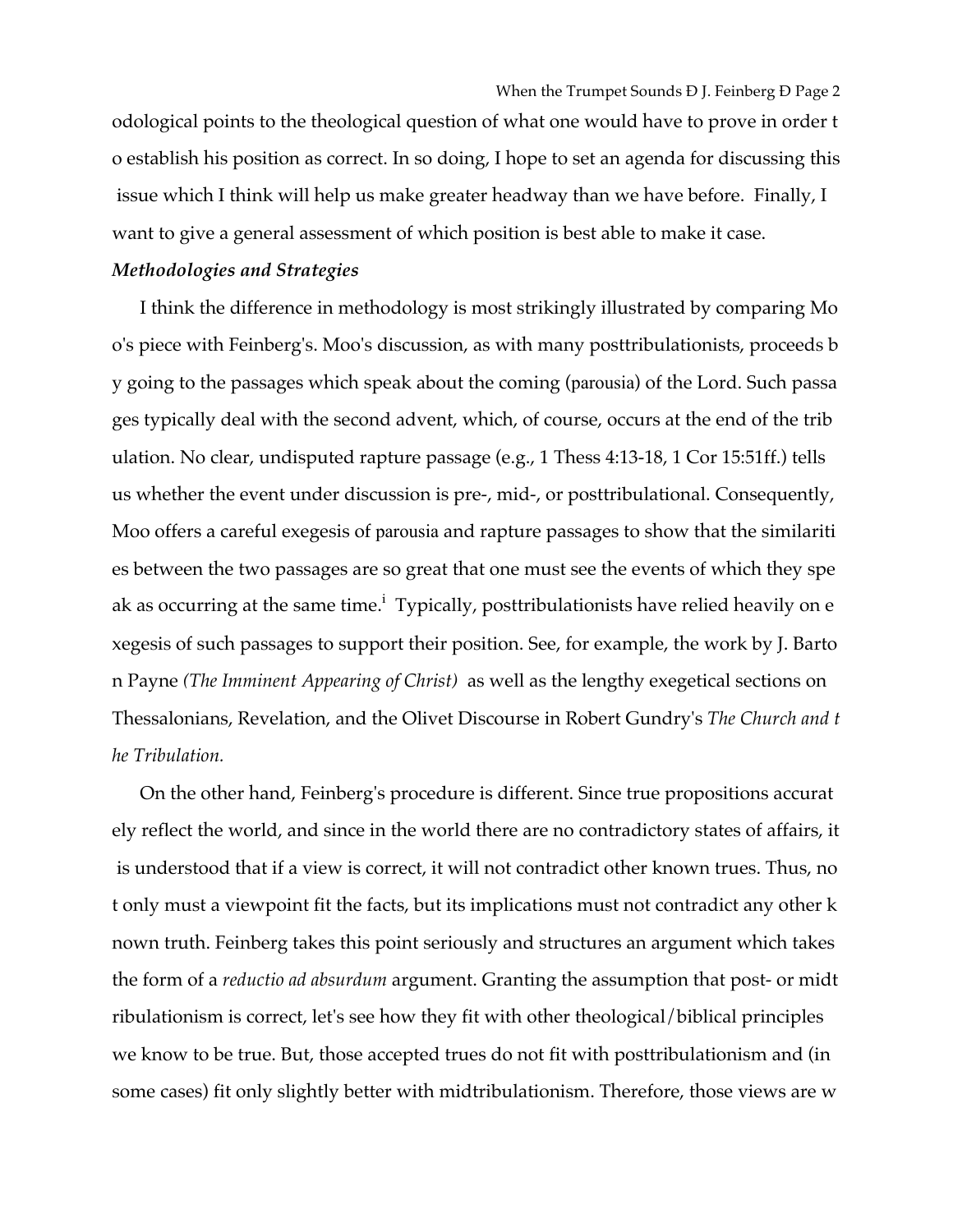rong and pretribulationism, which does fit those other trues, must be correct. Such is a *r eductio* type of argument.

Let me illustrate in regard to Feinberg. Feinberg's procedure is not to go to parousia passages and test them in the way Moo does. Instead, he appeals to such biblical teachi ngs as the Church's promised exemption from God's wrath and the biblical teaching tha t there will be people who enter the millennial kingdom in non-glorified bodies. Granti ng these biblical and theological trues, Feinberg argues that the former point really does n't square with either a mid- or posttrib position, and the latter really doesn't fit a posttri b view. But, since a truth cannot contradict some other known truth, post- and midtrib ulationism must be wrong. Pretribulationism, on the other hand, has no problem, Feinb erg argues, with these theological trues. They actually provide support for pretribulatio nism.<sup>ii</sup>

Feinberg's general strategy (focus on theological and biblical trues and see how they square with the various views on the time of Christ's coming, is fairly typical of pretribu lational handlings of the rapture question (cf. Walvoord's *The Rapture Question).* There a re, of course, some notable exceptions to these pretrib and posttrib strategies. For exam ple, Allan Beechick *(The Pretribulation Rapture),* a pretrib, includes an extended exegesis of parousia passages. On the other side of the question, Gundry, having started out as a pretrib and well aware of their arguments, includes many chapters which address the t heological ramifications of his views.

Archer's strategy is a bit different yet. He spends most of his time presenting argume nts as to why pre- and posttrib views either cannot be correct or are at least very improb able. His arguments appeal both to theological and biblical trues other than direct teachi ngs about the rapture and second advent and to some specific exegesis of parousia passa ges. His basic strategy is to show that opposing views are at best highly improbable, wh ereas his own view is the most satisfactory in regard to the issues he raises. Archer then raises several brief lines of positive support for his view.<sup>iii</sup> As an interesting sidelight, t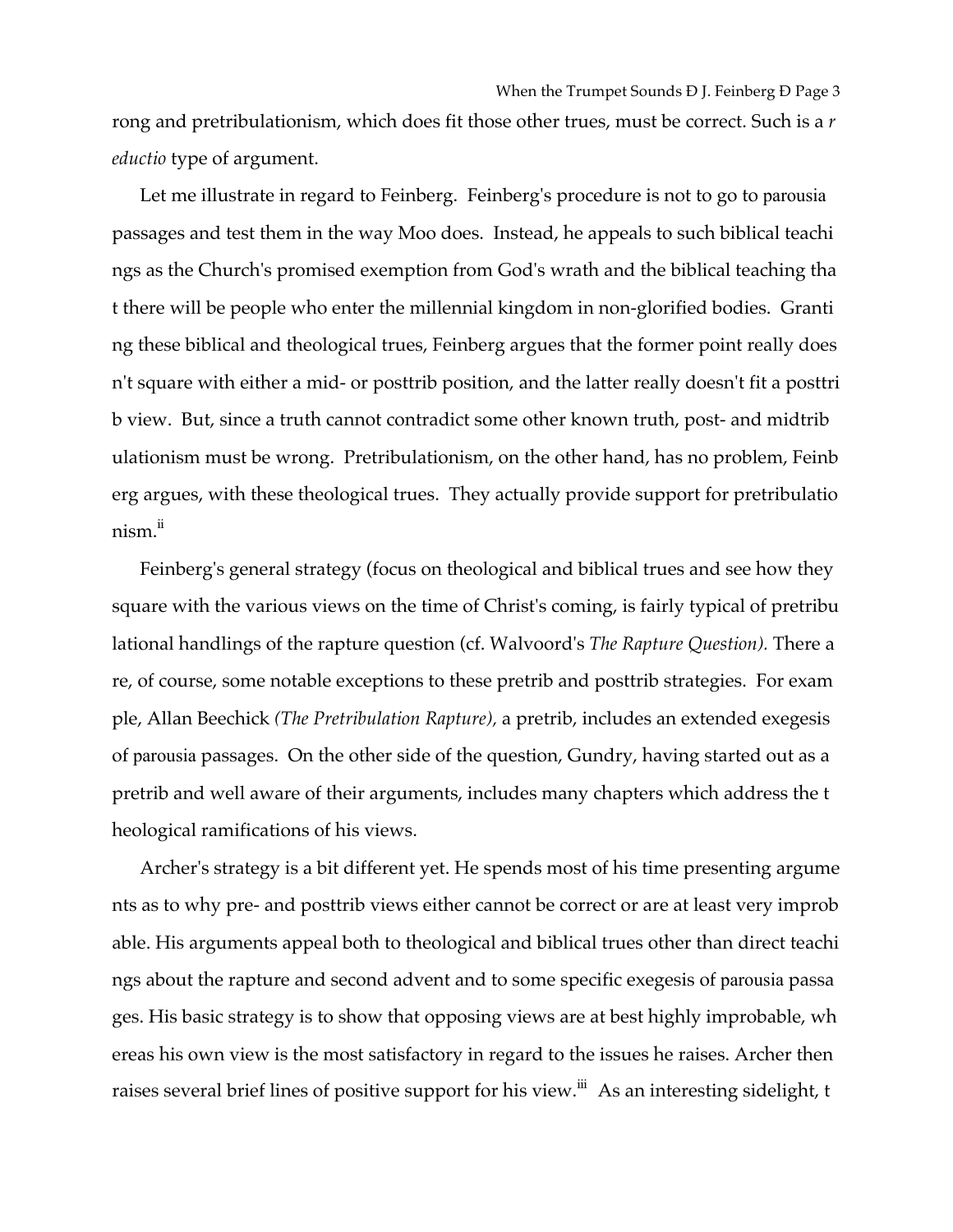he strategy of Norman B. Harrison (another midtribulationist) in *The End is* different ag ain. Harrison offers his approach to the book of Revelation. In the process he raises the r apture issue and attempts to show how passages like Revelation 4 do not support pretri bulationism, whereas passages such as Revelation 11 do support midtribulationism.

The reason for noting different strategies is not to suggest that pretribulationists do not care about exegesis or that posttribs do not care about theology or that midtribs are, as we might suspect, in the middle on this methodological point. The reason is to point out the different methodologies used and to ask which one is correct. That brings me to a second methodological point.

Granting what I have said about the methodologies generally used in this discussion , which is correct? In order to answer that question, we must address a more fundament al question, namely, how should one formulate any doctrine? The answer is rather clear . Go first to those portions of Scripture which directly speak to the topic. For example, if one is formulating his doctrine of God, he should go to passages that directly speak of t he nature of God, not passages that speak, for example, about the nature of the Church or of Scripture. If one is structuring his notion of creation, he should not go to passages t hat speak about a future kingdom. In regard to the rapture issue, the principle is equall y applicable. Go first to those passages which speak directly about the rapture and retur n of the Lord.

Proper methodology does not stop at this point, however. While one should begin w ith passages that speak directly about the doctrine under consideration, one must also p ay attention to the implications of the doctrine. This is especially important if, as in the c ase of the rapture issue, the passages about the rapture and return of the Lord under det ermine the question of the timing of the rapture in relation to the time of the tribulation. If one is working, for example, on the doctrine of divine sovereignty, he cannot merely look at passages that speak about the control of God. He must also consider passages on the freedom of man. A doctrine of divine sovereignty which contradicts biblical teachin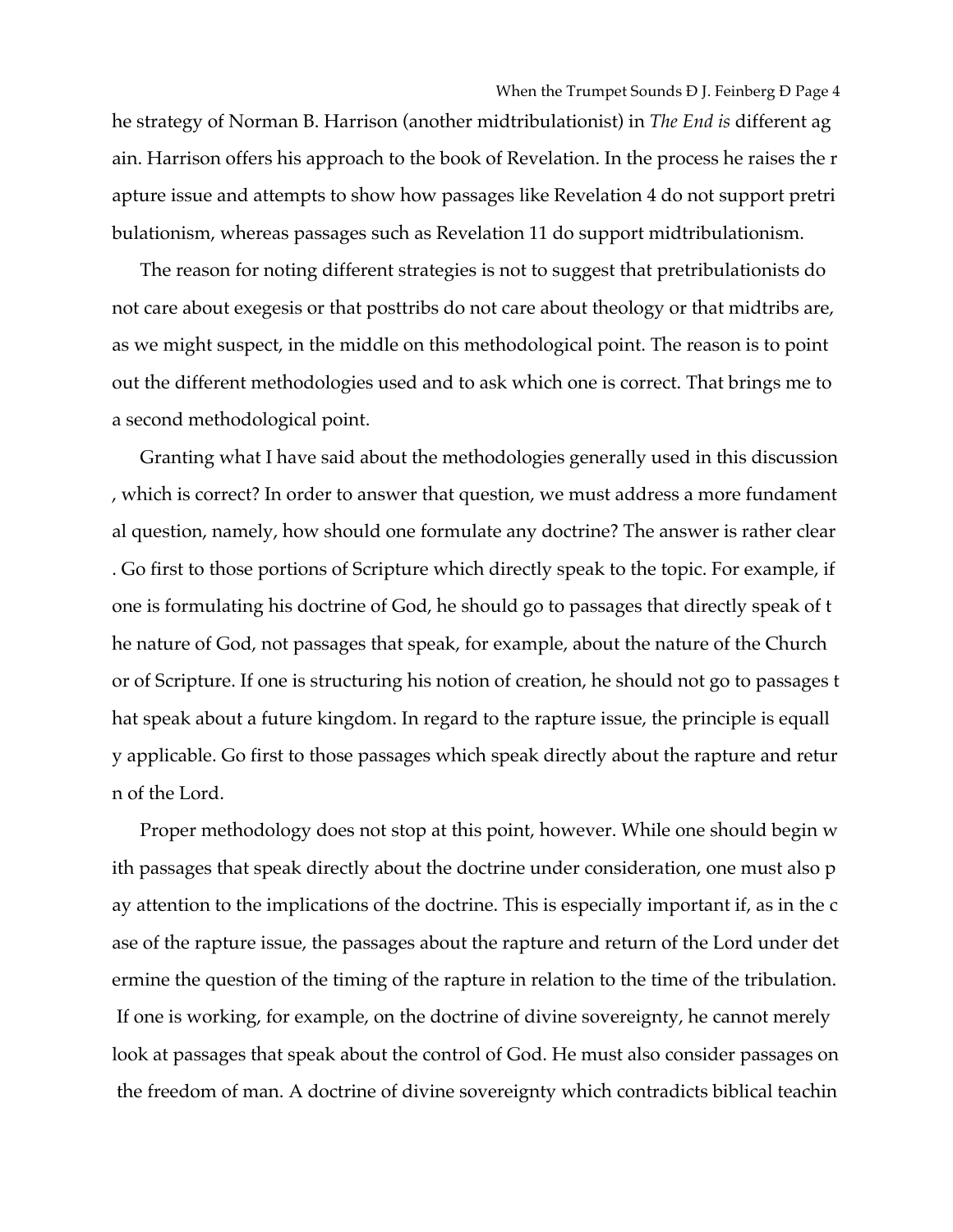g on human freedom is unwanted. Implications and relations of doctrines to one anothe r, then, are crucial. If one's position on a given theological issue is correct, it will fit with other known theological and biblical trues rather than contradict them.

As a reminder of this important methodological point, remember how many inerran tists respond to those who reject inerrancy on the grounds that the phenomena of Script ure contradict inerrancy. Methodologically, the appropriate response is that one must b egin to formulate the doctrine of Scripture on the basis of passages that really address th e nature of Scripture (like 2 Tim 3:16; 2 Pet 1:21; John 17:17; etc.), rather than starting wit h passages about mustard seeds and cocks crowing, for example. Inerrantists stress that the former, since they directly address the nature of Scripture, must be normative while the latter must be interpreted in the light of the former. But, then, we need to follow the same methodology when handling other doctrines like the rapture.

The relation of the foregoing to the rapture issue should be obvious. Methodological ly speaking, it is most appropriate to begin with the passages that directly speak about t he event(s) in question--rapture, second advent, and tribulation. Having formulated the clearest notion we can about the rapture and its relation to the second advent and tribul ation on the basis of careful exegesis of rapture and second advent passages, we must th en look at the implications of our position on the rapture. If it does not square with othe r biblical teachings, then there is error somewhere. And, since the rapture is nowhere cl early and explicitly dated in Scripture, it is probably more likely than not that the mista ke is in relation to our view of the timing of the rapture. The key point, though, for all si des to remember is that proper theological methodology dare not allow us to ignore *eith er* the rapture and parousia passages or the doctrines which have implications for one's v iews on the rapture and second advent. Although one should begin his study with the p assages that speak directly to the topic at hand, both are equally important. It is surely n o victory to uphold one's views on the timing of the rapture at the expense of denying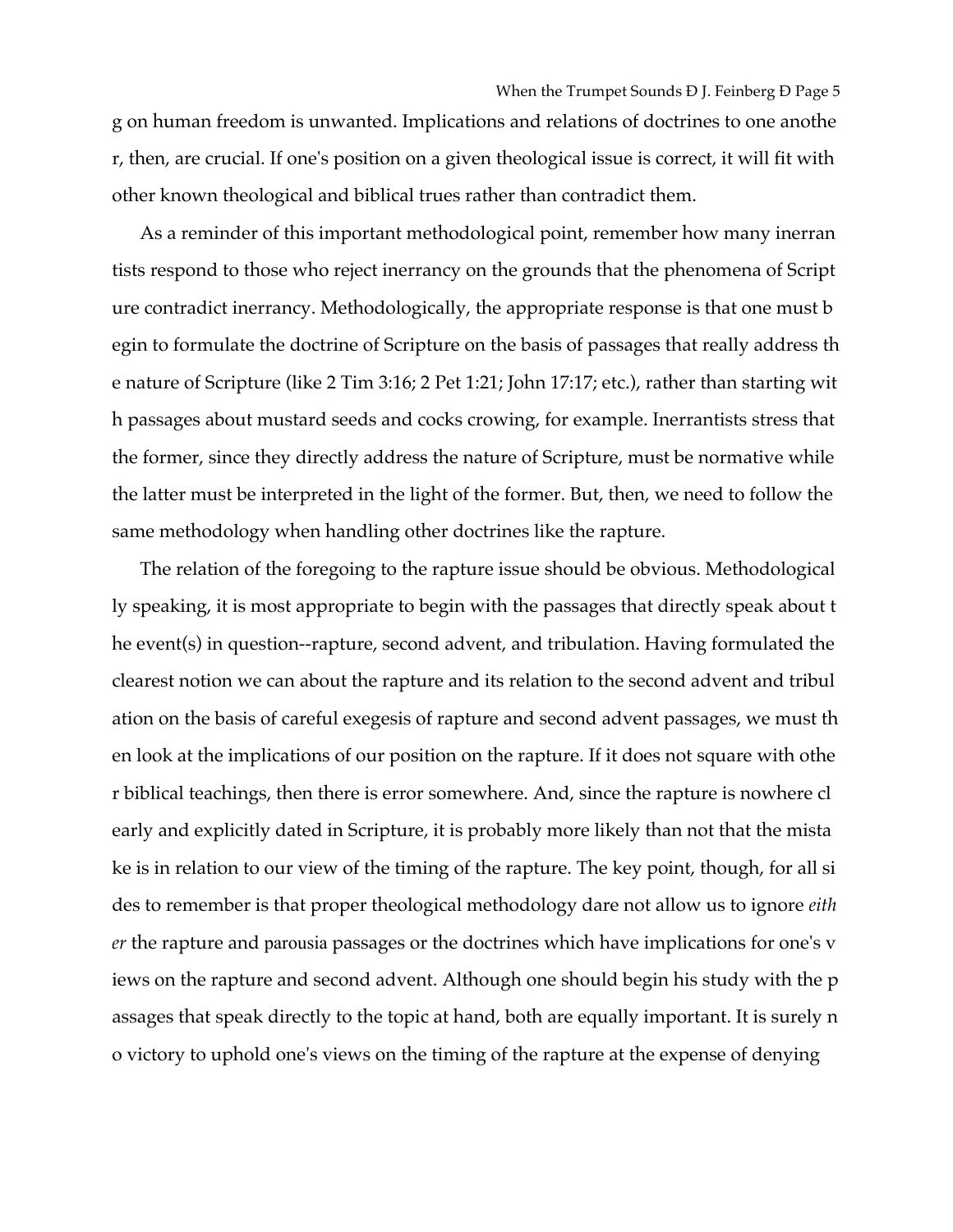what God's word says, for example, about the relation of the Church to God's judgment al wrath.

 What lessons should we learn from this methodological point? Ones which should d rive us all of us to do work which we may not heretofore have done as carefully as we s hould. For the pretrib (and probably midtribs as well), there is a need to get at the task o f exegesis in regard to rapture and second advent passages. If posttribs are right that the similarity between the two types of passages is so great as to render them identical, the n the battle is lost before the discussion ever can turn to the theological implications of t he positions. What pretribs must do is squarely face those passages and see whether the re is enough dissimilarity between rapture and second advent passages to warrant the p ossibility that the two events could occur at significantly separate times (like seven year s apart). Midtribs need to do the same thing. And, both pretribs and midtribs should be gin at this point, not ignore it or come to it at the end of the discussion. I doubt that pret ribs and midtribs have much hope of convincing posttribs of very much so long as they shy away from that exegetical task.

 For the posttrib, the lesson is a bit different but equally important. Posttribs must tak e more seriously questions about non-glorified bodies to populate the millennial kingdo m and the question of God's wrath. Too often such issues have simply been ignored or r elegated to a position of virtual insignificance. There is nothing wrong with beginning with the parousia passages as the posttrib wants; in fact, I am willing to grant that such is preferable in terms of proper theological method. But, the posttrib needs to wrestle mu ch more seriously than he has with the theological issues that pretribs and midtribs rais e for him. And, I doubt that posttribs have much hope of convincing pre- and midtribs of very much unless they start viewing these issues as more than minor problems for th eir view. To their credit Feinberg does talk about dissimilarities between rapture and se cond advent passages, and Moo does somewhat address theological issues (especially i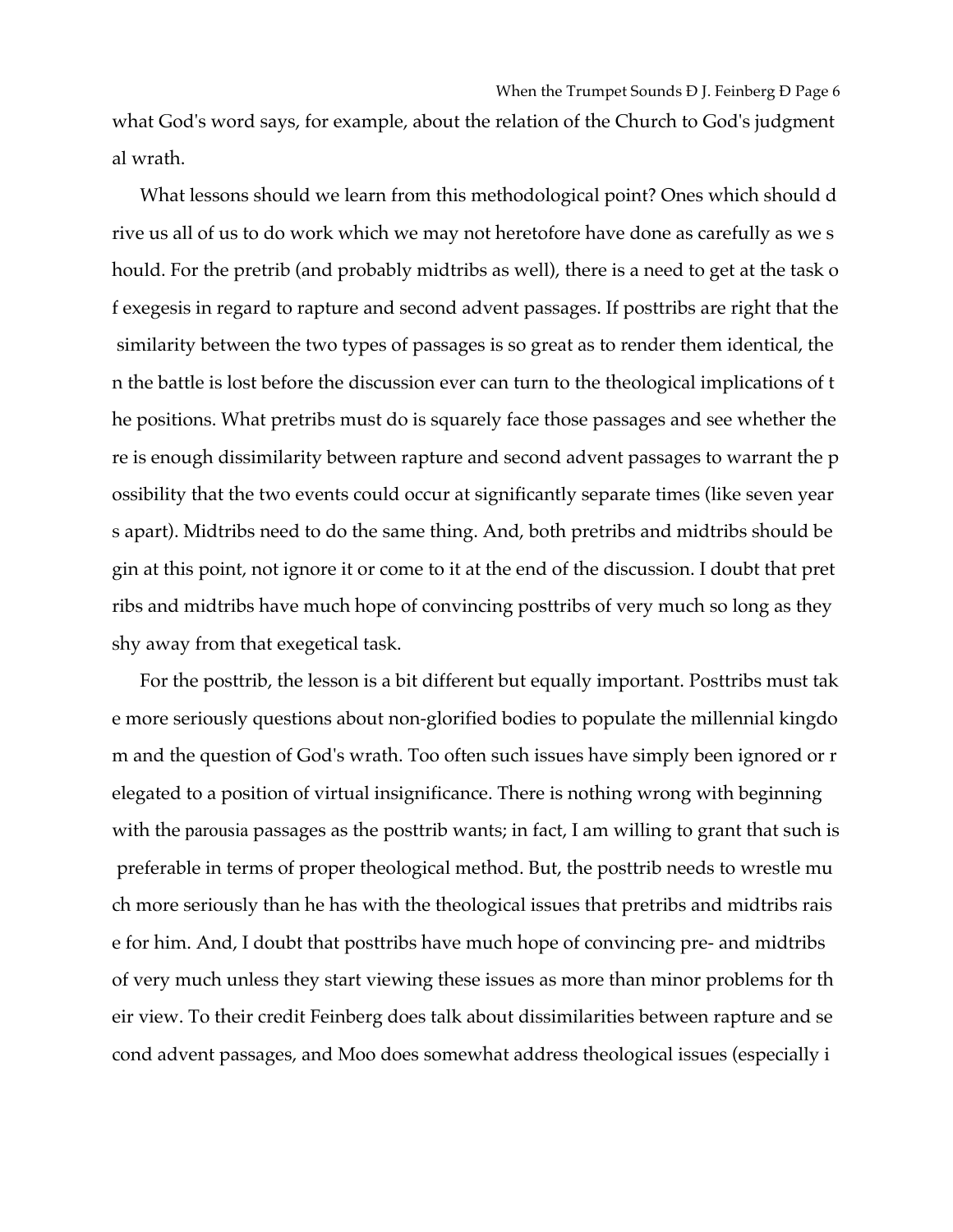n his responses), but in both cases the respective issues are treated as somewhat second ary.

All of this really amounts to two important points. In regard to whose methodology is right, I am suggesting that in a way no one is entirely right or entirely wrong as we lo ok at the way the respective positions argue their cases. Everyone needs to modify his methodology to some extent. The other point grows out of this. If the positions ever hop e seriously to engage one another in dialogue and even come to an agreement on this iss ue, they must take more seriously one another's strongest arguments (and the methodol ogical points I have made about how to formulate doctrines, which points undergird th e strongest arguments of the respective positions). It only stands to reason that if you tel l me your strongest arguments for your view, and I basically shift the ground of the deb ate to my strongest arguments, we are not likely to convince one another of much.

### *What Must Be Proved?*

One could grant my methodological points and still be puzzled about what he shoul d attempt to prove with respect to his position. The pretrib might promise to look more closely at the exegesis of rapture and parousia passages, but he may wonder what he mu st prove about them. That brings me to the logical/theological part of this study. If one t akes my methodological points seriously, what would it take, using the suggested meth odology, to establish a particular position on the rapture as most probable (or even, per haps correct)? In what follows, I am not suggesting that nothing else could be offered as an argument for the three positions, I am only noting the issues that must be handled, r egardless of whatever else is discussed.

What, then, must pre-tribs prove? Pretribulationists first should handle the parousia a nd rapture passages. Since second advent passages refer to the end of the tribulation, an d since clear rapture passages give no indication as to the time of the rapture, pretribula tionists cannot expect to prove their position solely on the basis of these passages. Instea d, all they can hope to show (and what they had better show) from an exegesis of these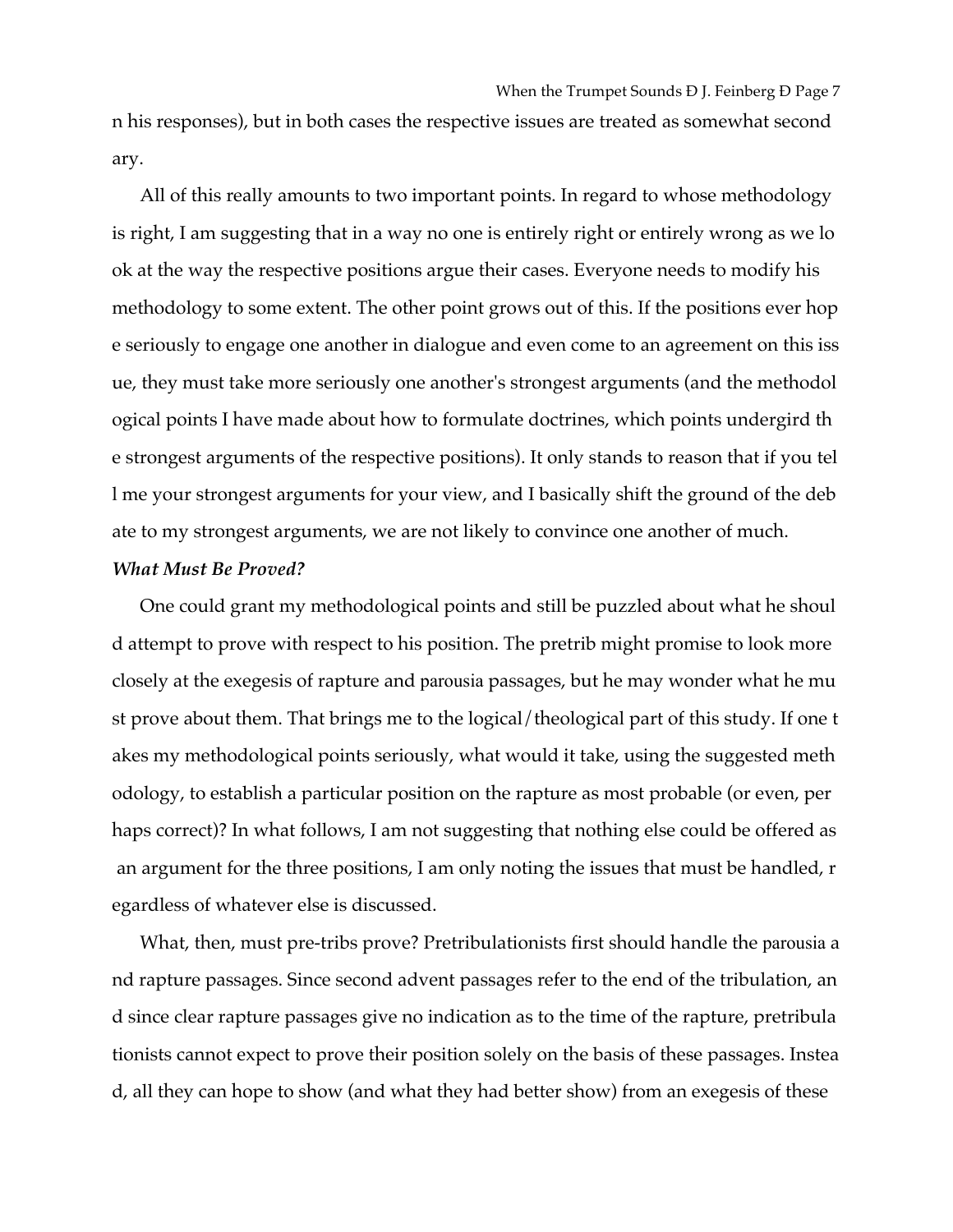passages is that their view is not impossible. But, what would make their view impossib le? If it should be discovered that the similarity between clear second advent and clear r apture passages is so great as to warrant the conclusion that the events spoken of in bot h kinds of passages are identical, then pretribulationism would be impossible. As alread y noted, this is precisely what posttribs try to establish.

With this in mind, then, the pretribulationist must show that there is enough dissimi larity between clear rapture and clear second advent passages as to warrant the claim th at the two kinds of passages *could* be speaking about two events which *could* occur at dif ferent times. The pretribulationist does not have to prove at this point (and probably ca nnot, anyway) that the two events must occur at different times, but only that the exeget ical data from rapture and second advent passages do not make it impossible for the ev ents to occur at different times. If he can do that, the pretribulationist has shown that his view is not impossible. And, he has answered the posttribulationist's strongest line of e vidence.

After handling exegesis of rapture and second advent passages, the next move is to discuss various theological and biblical issues that have implications for the rapture issu e. The pretrib must try not only to show that his position fits with those other biblical tr ues, but also that his opponents' views either cannot be synthesized with those other iss ues or at least not so well as his views can. In particular, the pretribulationist should rais e the following four issues: 1) the wrath of God issue; 2) the non-glorified bodies to ente r the millennial kingdom issue; 3) the timing of the marriage supper of the lamb; and 4) the timing of the bema seat judgment for the Church. With regard to the first, the Churc h is promised exemption from God's judgmental wrath (1 Thess 1:10; 5:9). But, God's ju dgmental wrath is poured out during the tribulation. How, then, can God's tribulational wrath be avoided? Each rapture position has an answer. The pretribulationist needs to show that his is the most likely and that the others are either clearly false or very unlikel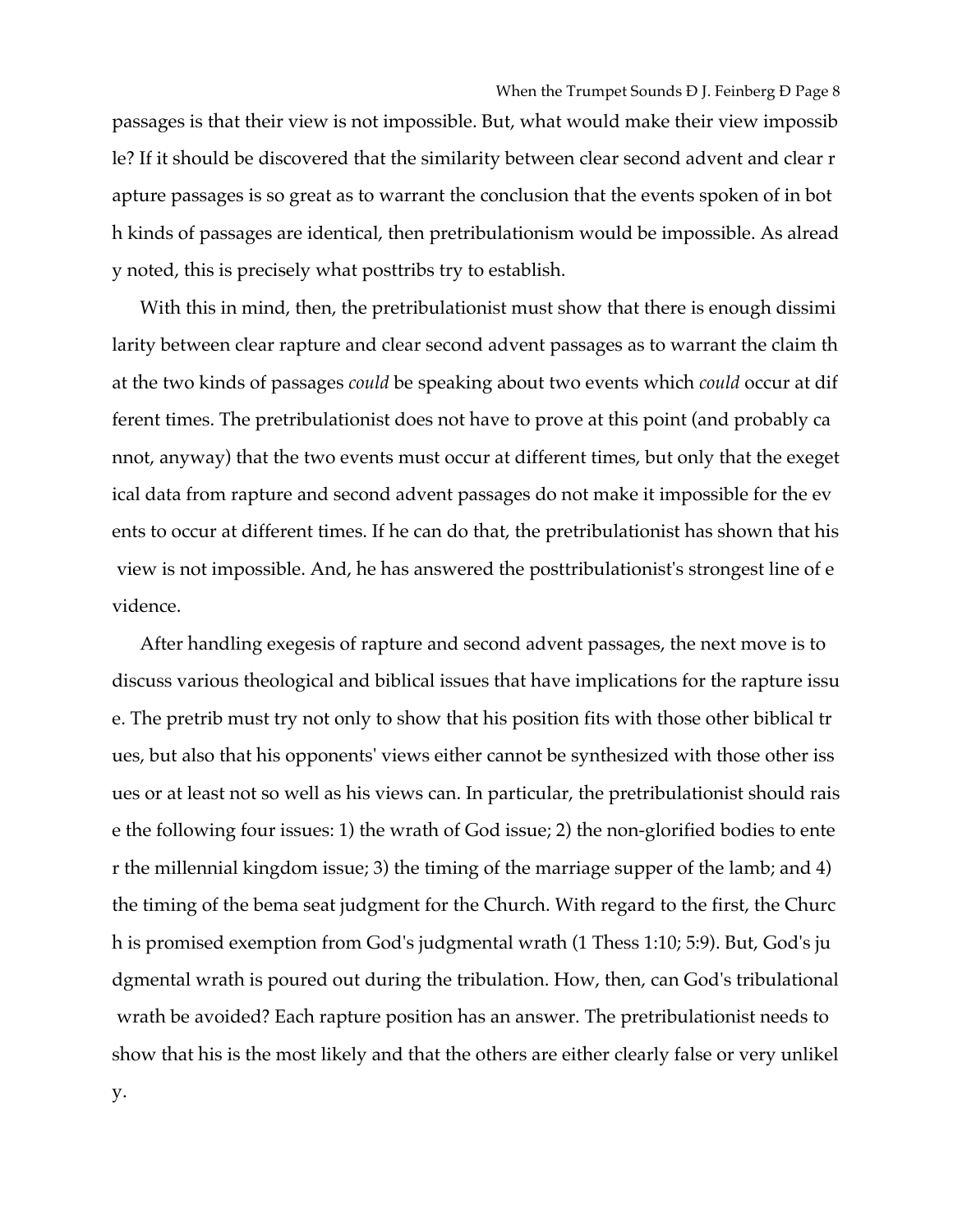As to non-glorified bodies, Scripture shows that some people will enter the millenni al kingdom in natural bodies and then give birth to children (Isa 65: 20). Some of those c hildren will rebel against the Lord (Rev 20:7-10). But, people in glorified bodies cannot g ive birth, nor do they sin. Thus, there must be some people who enter the kingdom in n on-glorified bodies. But, everyone who is raptured is glorified. So, if the rapture occurs posttribulationally, it seems that no one is left to enter the millennial kingdom in a nonglorified body. All rapture positions must confront this problem and all have an answer . The pretrib must show his to be the best, if he can.

Third, given the context of the marriage supper of the lamb as heaven (Rev 19:1-10), followed by the second advent at the end of the tribulation, and given semitic customs s urrounding marriage<sup>iv</sup> which John most likely would have had in mind as he wrote Rev elation 19, it appears that the Church must be in heaven for this event somewhat prior t o the end of the tribulation. But, how is one to explain the Church's presence in heaven prior to the second advent? The rapture seems the most likely answer, but such an ans wer appears to create some problems for posttribulationism, even if not for midtribulati onism. The pretrib needs to discuss the timing and location of this event and to show, if he can, why his view can handle this issue better than other views can.

Finally, Paul states that all believers must stand before the judgment seat of Christ. At that time our works will be evaluated by Christ and rewarded. But, when is that eve nt most likely to occur? If during the kingdom, that needs to be proved. If during the tri bulation while the Church is in heaven, that needs to be proved. The former position su rely fits better with posttribulationism than does the latter. The former view also fits eit her pre- or midtribulationism. The latter view fits equally well with pre- or midtribulati onism, but seems to create problems for posttribulationism. The pretrib needs to offer hi s answer and show why it is the best of the possible answers.

If the pretrib can establish what I have suggested about the parousia and rapture pass ages, and if his answers to the theological issues can be shown to be the best of the three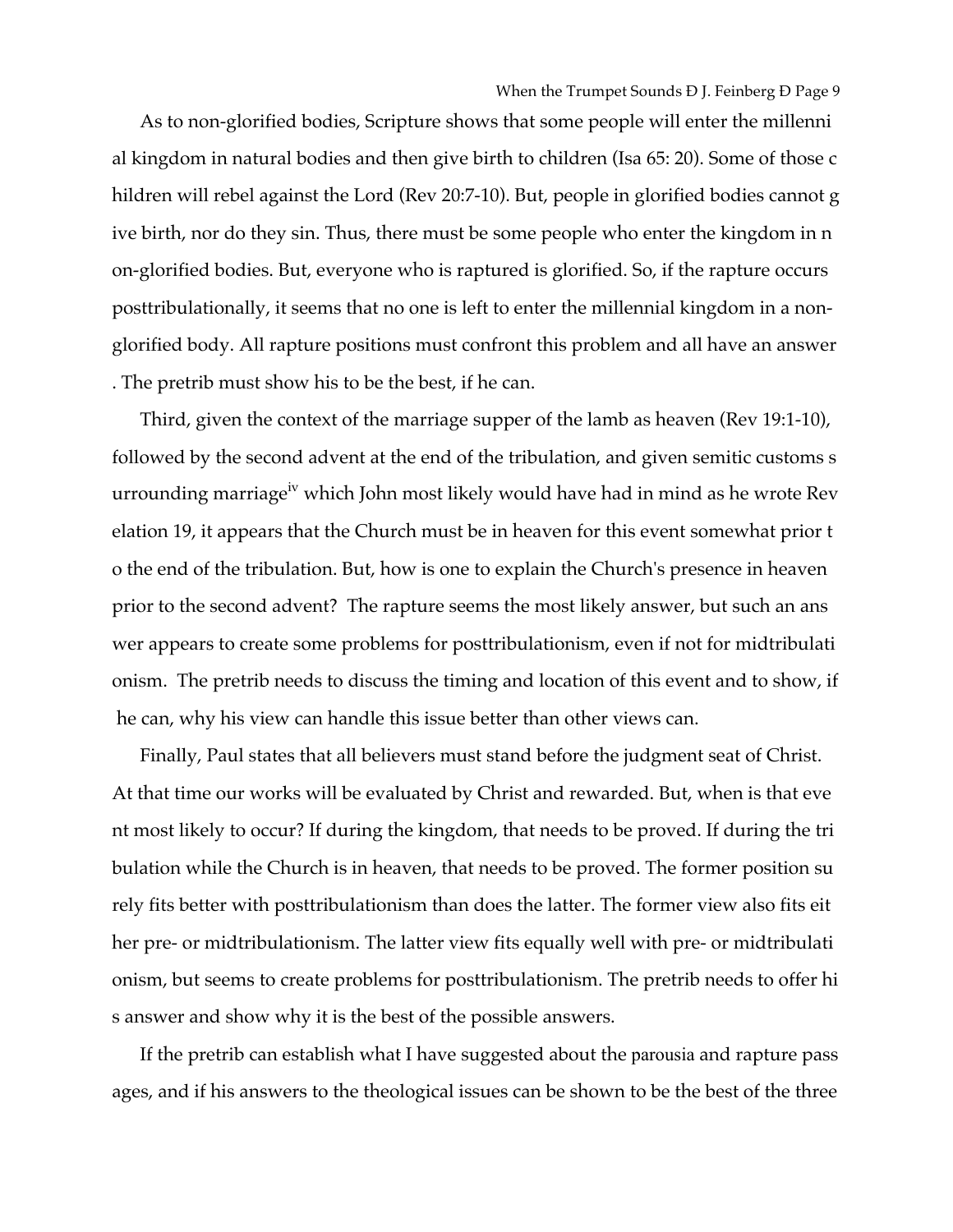positions, then in essence he has won the debate. But, what must the midtrib prove to e stablish his position as best? In regard to the parousia and rapture passages, he must by c areful exegesis demonstrate the same thing the pretrib hopes to establish. That is, he mu st show that his position is not impossible, because the passages are not so similar as to rule out any possibility that the rapture could occur at a different time from the second advent.

Second, midtribulationists sometimes argue their case by associating the rapture tru mpet with the seventh trumpet of Revelation and arguing that all occur at the midpoint of the tribulation. Midtribs might even associate the last trump of the rapture with the tr umpet of Matt 24: 31. All of this suggests several things the midtrib must do if he uses t his line of argument. He must, for instance, demonstrate that the trumpet judgments of Revelation end at the middle of the tribulation. Moreover, he must give exegetical reaso ns for associating the rapture trump with the seventh judgmental trump of Revelation. And, if he associates all of these trumps with Matt 24:31, he must address the following problem: he must explain how he has avoided posttribulationism (since Matt 24:31 is po sttribulational), and if he maintains that the seventh trumpet and the rapture trumpet ar e the last trump, he must explain in what sense it is the last trump since there is still one more trumpet (Matt 24:31) that is blown at the end of the tribulation. This does not per se prove that the problems are unanswerable, but only that they must be confronted by a midtrib who wishes to argue his case by associating the various scriptural trumpets. A s a sidelight, if the pretrib wants to correlate the trumpets of Scripture, he must also exp lain how the rapture trump can be the last trump when he believes it is blown seven yea rs prior to the trump at the end of the tribulation (Matt 24:31). Since he doesn't associate the rapture trump with any of the trumpet judgments of Revelation, he need not show t hat the seventh trumpet judgment (regardless of when it occurs in the tribulation) is the same as the rapture trumpet.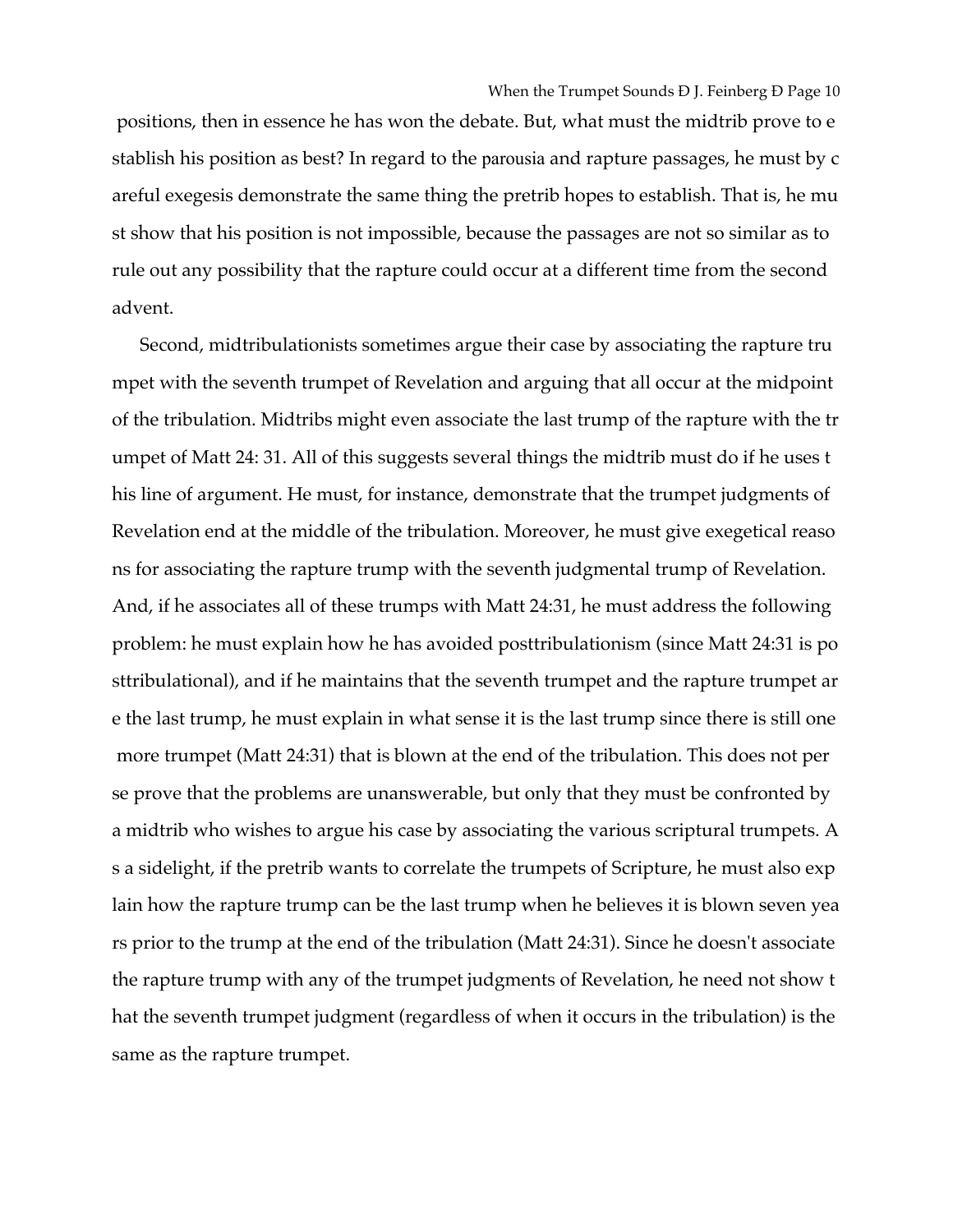Finally, the midtrib must confront some theological issues. In addition to the four rai sed already, he must, if he is a dispensationalist, explain why the Church was not prese nt in the first 69 of Daniel's 70 weeks, but now is both in and taken out of Daniel's 70th week. Non-dispensational midtribs need not worry about this issue, but dispensational midtribs must address it. Midtribs must not only address these issues, but show their an swers to be better than their opponents' answers.

What about posttribulationists? What must they prove to establish their view? They should begin with an exegesis of parousia and rapture passages, but their task is not to p rove that a rapture *could* be posttribulational just as the second advent is. Since there is no passage which explicitly dates the rapture at some other time, prima facie there is no impossibility about the rapture and second advent occurring at the some time. Instead, t he posttrib needs to show that the rapture and second advent passages are so similar as to warrant the conclusion that they are actually speaking of the same time and the same event. The posttrib needs to do this for three reasons: 1) if he can do this, he has automa tically eliminated the other views as incorrect, 2) this line of evidence clearly is the postt rib's best argument for his position, so he needs to make the most of it, and 3) when he g ets to the theological implications of his view, he faces the pretribs' strongest arguments against his position.

Having established whatever he can by means of this exegesis, the posttrib must still confront the theological issues. Even if he thinks he has established by exegesis that rap ture and second advent passages speak about an identical time, proper theological meth od demands that he not ignore the implications of his view for other biblical and theolo gical trues. If his view does not square with them, then despite what he thinks he has pr oved by his exegesis, there is still some problem with his views. Specifically, the posttri b must address the four theological/biblical issues raised earlier. In addition, if he is a d ispensationalist (as Gundry claimed to be), he must explain why it is appropriate to see the Church as absent from the first 69 of Daniel's 70 weeks but then present during the 7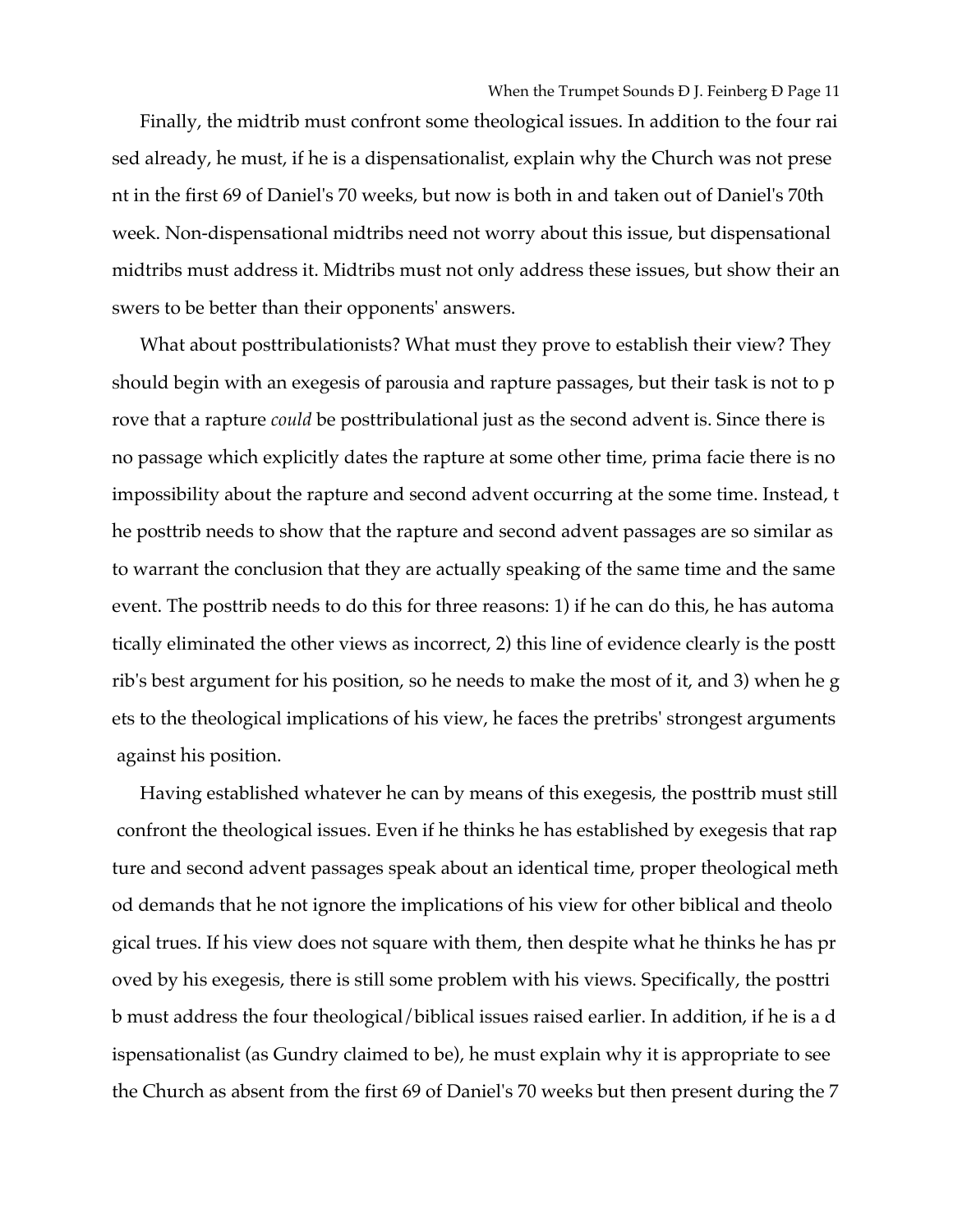0th week. The posttrib must not only show that he can answer these theological issues, but as with pre- and midtribs, he must show that his answers are better than his oppone nts' responses.

By raising just the exegetical and theological issues I have mentioned, I do not mean to suggest that nothing else could be discussed in regard to the rapture issue. My point i s merely that these seem to be the issues that are most at the core of the debate, regardle ss of what one holds on other matters. For example, some may think imminency is cruci al to the debate and must be discussed, but I do not. On the one hand, even if one can pr ove that the Bible teaches imminency, I am not convinced that there is no way for midtri bs or posttribs to synthesize such a notion with their positions. As we all know, there ar e a number of different ways to define imminency. On the other hand, even if one could prove imminency wrong, that still would not preclude the rapture from occurring pretr ibulationally whenever it does occur. Consequently, though I believe in an imminent ra pture and think the matter of imminency is relevant to this debate, I do not see it as at th e core of the debate.

### *Assessing the Positions*

In regard to the central issues at stake in this debate, which side is best able to demo nstrate what it needs to establish? A detailed answer is the subject of future study, but l et me offer some initial words of assessment. As might be expected, I believe pretribula tionism fares the best, and I need to explain why.

As to the exegesis of rapture and second advent passages, I do not think the posttrib ulationist can make his case that the two types of passages are so similar as to conclude that the events of which they speak are identical. There are some differences between th e passages that seem to make a difference. I mention three in particular. First, in the clea r rapture passages (1 Thess 4: 13-18; 1 Cor 15:51-55; John 14: 1-3), the Lord's coming is pr esented as a coming in blessing for the saints. Nothing is said about his coming for judg ment. On the other hand, passages that speak of the second advent speak of the Lord's c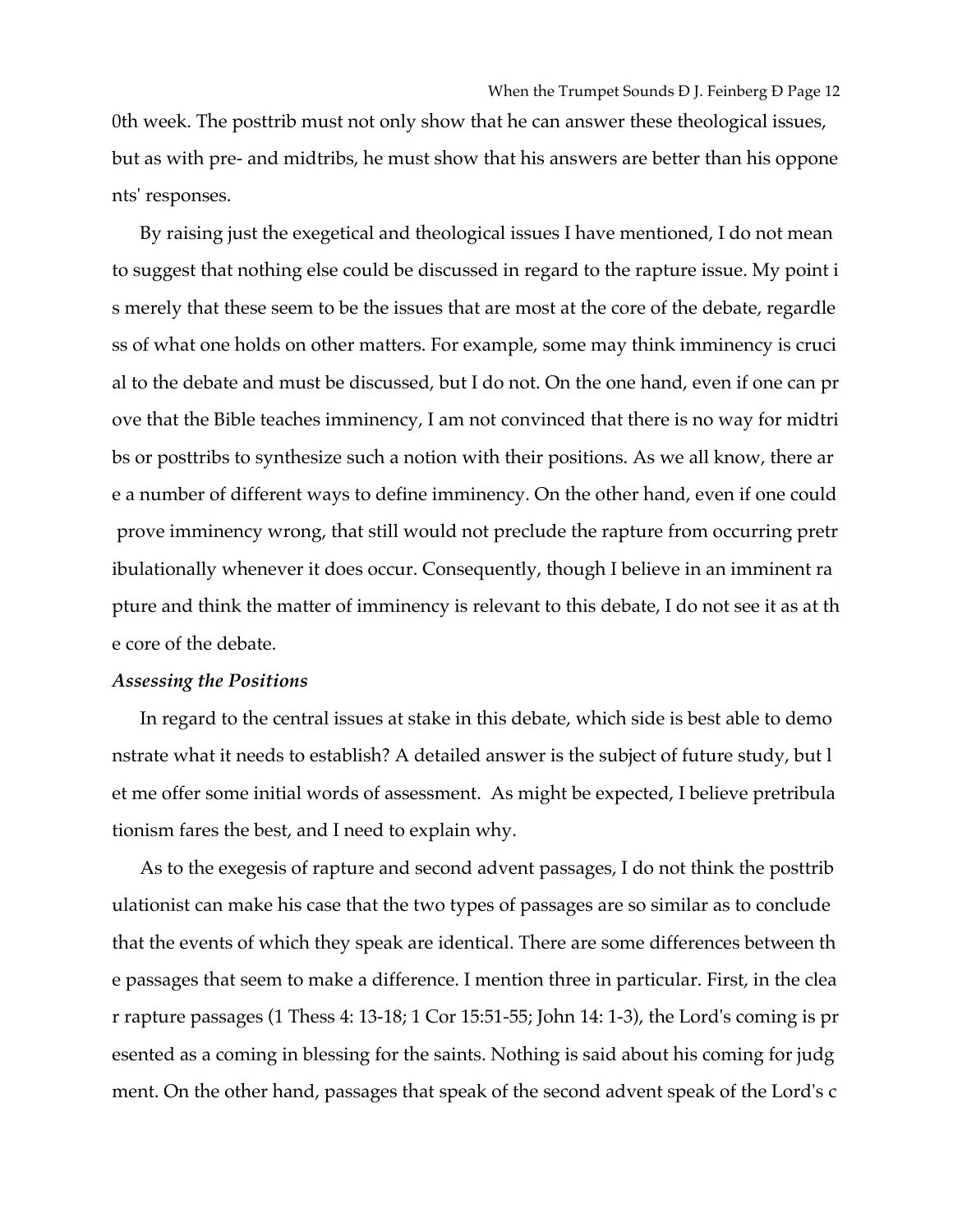oming in judgment upon the enemies of the Lord (cf. Rev 19: 11 ff.; Joel 3: 12- 16; Zech 1 4: 3-5). Even Matt 24: 30-31 which occurs at the end of the tribulation invokes Zech 12: 1 0, but the context of the event in Zech 12: 10 is one in which the Lord goes forth to fight for his people Israel and to destroy her enemies (see the whole context of Zech 12 and 1 4 which speak of the same events). Of course, even though the clear rapture passages do not mention any divine judgment when Christ comes for his people, it is surely possibl e that there might be judgment, anyway. But it is just as possible that the reason no judg ment is mentioned along with the coming at the rapture is that there is none. Not only is this possible, but it seems likely in that when the posttribulational coming of the Lord i s mentioned, invariably the biblical writer tells us that Christ is coming to meet out judg ment on the nations. Clearly, the second advent is a coming in judgment. But, it seems t hat the rapture is not a coming in judgment at all, and that means that it is possible that the two events are two separate events occurring at two separate times.

A second difference is that second advent passages invariably are followed by talk o f setting up the kingdom after the return of the Lord (e.g., Matt 24: 31 -Matt 25: 31 ff; Zec hariah 14; Joel 3; Revelation 19-20). So, the second advent is preparatory to the establish ment of the millennial kingdom. On the other hand, clear rapture passages give no hint that after the rapture the Lord establishes the kingdom. Granted, it is possible that the k ingdom will follow the rapture, but it is also possible that the reason for the silence on t he matter of the kingdom is that the kingdom does not immediately follow the rapture. At any rate, this is a significant difference between rapture and second advent passages, and it is a difference that makes it possible for the events to be at two separate times, an d all the pretrib needs to show from exegesis of rapture and second advent passages is t hat it *is possible* that the events occur at different times.

Third, it is very clear from 1 Thess 4:13-18 and 1 Cor 15:51ff. that at the rapture those gathered to the Lord will be glorified. On the other hand, second advent passages say n othing about anyone (living or dead) receiving a glorified body. The closest we come to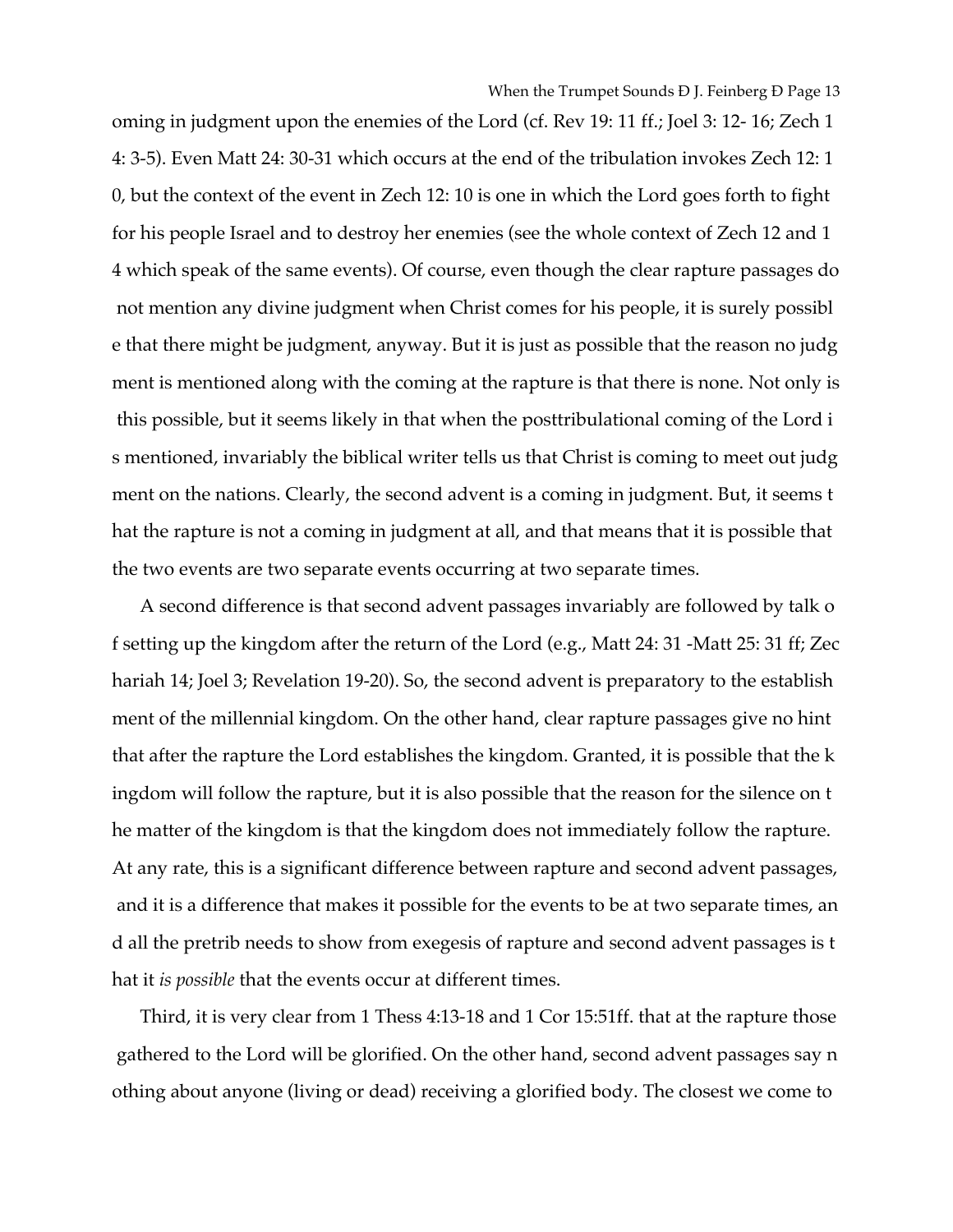this is in Matt 24: 31, but all that verse says is that the elect will be gathered together. Th e imagery of the four winds and one end of heaven to another is clearly poetic imagery suggesting that wherever the elect are scattered, the Lord will gather them at that time. I t does not have to mean that any of the elect involved are literally in heaven at the time of the gathering (which would, I take it, necessitate being resurrected and glorified whe n they are gathered), so there is no indication that this verse necessitates giving the elect a glorified body. So, again we see a difference. One event involves resurrection of dead saints and glorification of living and dead saints. The other event necessitates no resurre ction of anyone, and there is no hint in passages speaking about that event that anyone i s glorified. Is it possible that someone gets a glorified body at the second advent, anywa y? Possible, yes, but where is the evidence for it? The lack of mention of any resurrectio n and any glorifying of bodies at the second advent surely makes it *possible* that this doe s not happen. And, that makes it *possible* that the second advent and the rapture are two separate events occurring at separate times. And, as we have said, all that is necessary f or pretribs and midtribs is that the exegesis of key rapture and second advent passages not make their positions impossible.

One further word is in order on Matt 24:31. Some will say that it is clearly posttribul ational, and it clearly mentions gathering the elect. Doesn't this gathering of the elect wi th a trumpet call automatically equate this event with the gathering at the rapture? Not at all, for several reasons. As already mentioned, there is no indication that this gatherin g includes resurrecting and glorifying anyone, but the rapture includes those events. Se cond, just because a trumpet is mentioned in Matt 24:31 and 1 Thess 4:16 does not mean the events are the same. If we followed the logic that says the events are the same becau se there is a trumpet, then we would have to equate these passages with all seven trum pet judgments which is, of course, absurd. Of course, some will say, it is not just that a t rumpet is mentioned, but the fact that a trumpet is used to gather the elect. That makes t he Matthew 24 and 1 Thessalonians 4 passages different from the trumpet judgments. In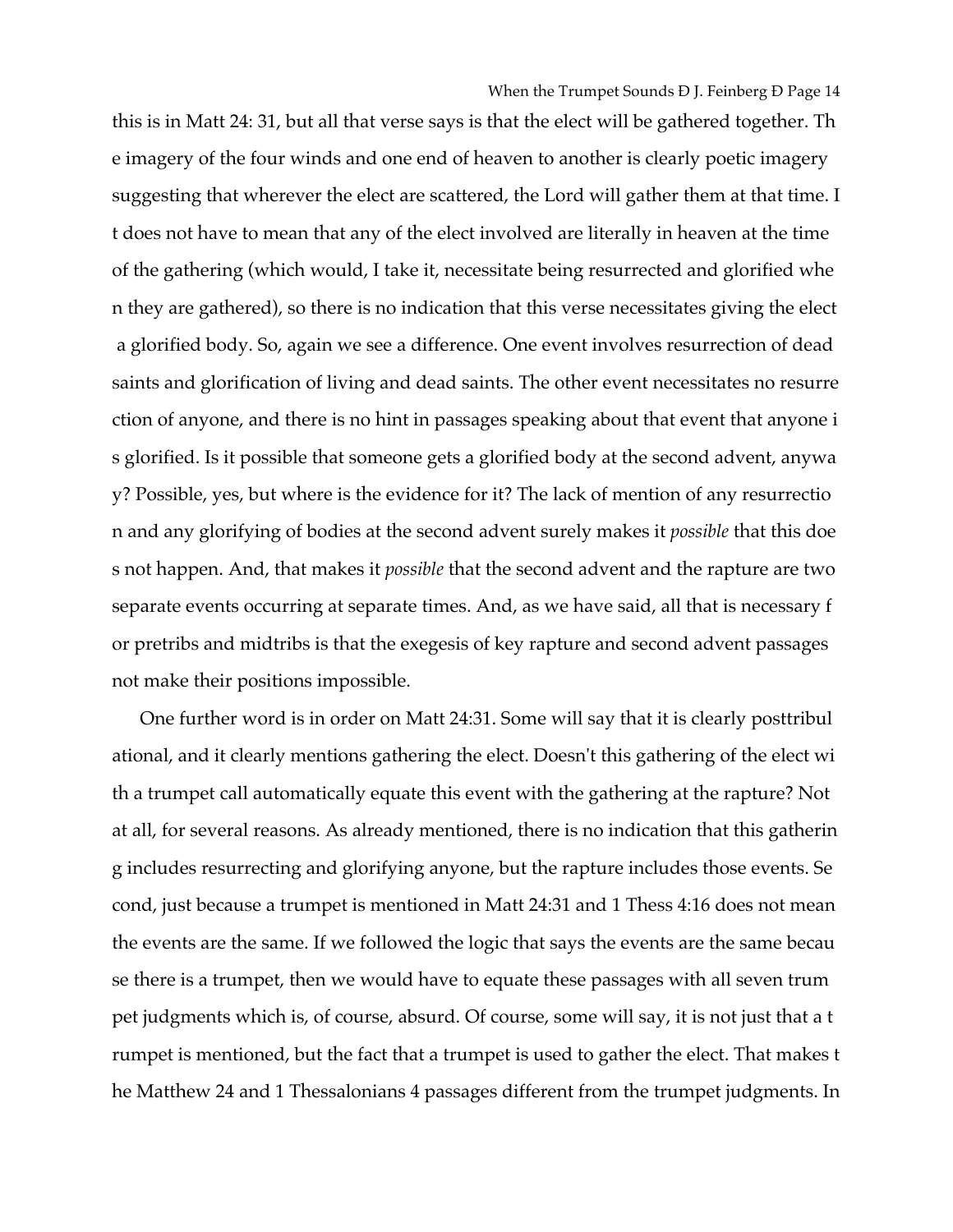deed, it does, but I have already explained several respects in which the gatherings in 1 Thessalonians 4 and Matthew 24 still differ from one another, so gathering believers by a trumpet blast is not enough to guarantee that the events are the same. A final point of difference between the Matt 24: 31 gathering and the 1 Thessalonians 4 gathering is that the gathering in Matt 24: 31 appears to be preparatory to the judgment of the sheep and goats (Matt 25:3 1ff), and that judgment is preparatory to beginning the kingdom. Thou gh there are many verses between Matt 24:31 and 25:31, they are parables speaking pri marily about the need for readiness at the return of the Lord. Chronologically, there is n o indication that the events of Matt 25:3 1ff come long after Matt 24:31. The Matt 24:31 g athering seems to precede the judgment of the nations. On the other hand, the gathering to the Lord mentioned in the clear rapture passages does not say this event is preparato ry to the judgment of the sheep and goats or to the start of the kingdom. It could be the prelude to those events, but it need not be. Lack of mention of those events in conjuncti on with the rapture makes it at least *possible* that those events are not connected with the timing of the rapture. And, if they are not connected with the rapture's timing, then it is possible that Matt 24: 31 and 1 Thessalonians 4 speak of different times and different ev ents. And, all the pretrib needs to show from his exegesis is that it *is possible* that these p assages speak about two different events that occur at two different times.

I conclude, then, from this brief comparison of clear rapture passages with clear seco nd advent passages that the similarities do not make either pretribulationism or midtrib ulationism impossible. $^{\text{v}}\,$  Among other things, that means that posttribulationism cannot make a conclusive case for its position solely on the basis of an exegesis of these passag es. The posttribulationist's handling of those passages is, of course, a possible way to int erpret them, but as we have seen, it is not the only possible way. What the posttrib need ed to show was that it's handling of those passages was the only possible way to interpr et them. That is not so, so pre- and midtrib positions are still alive.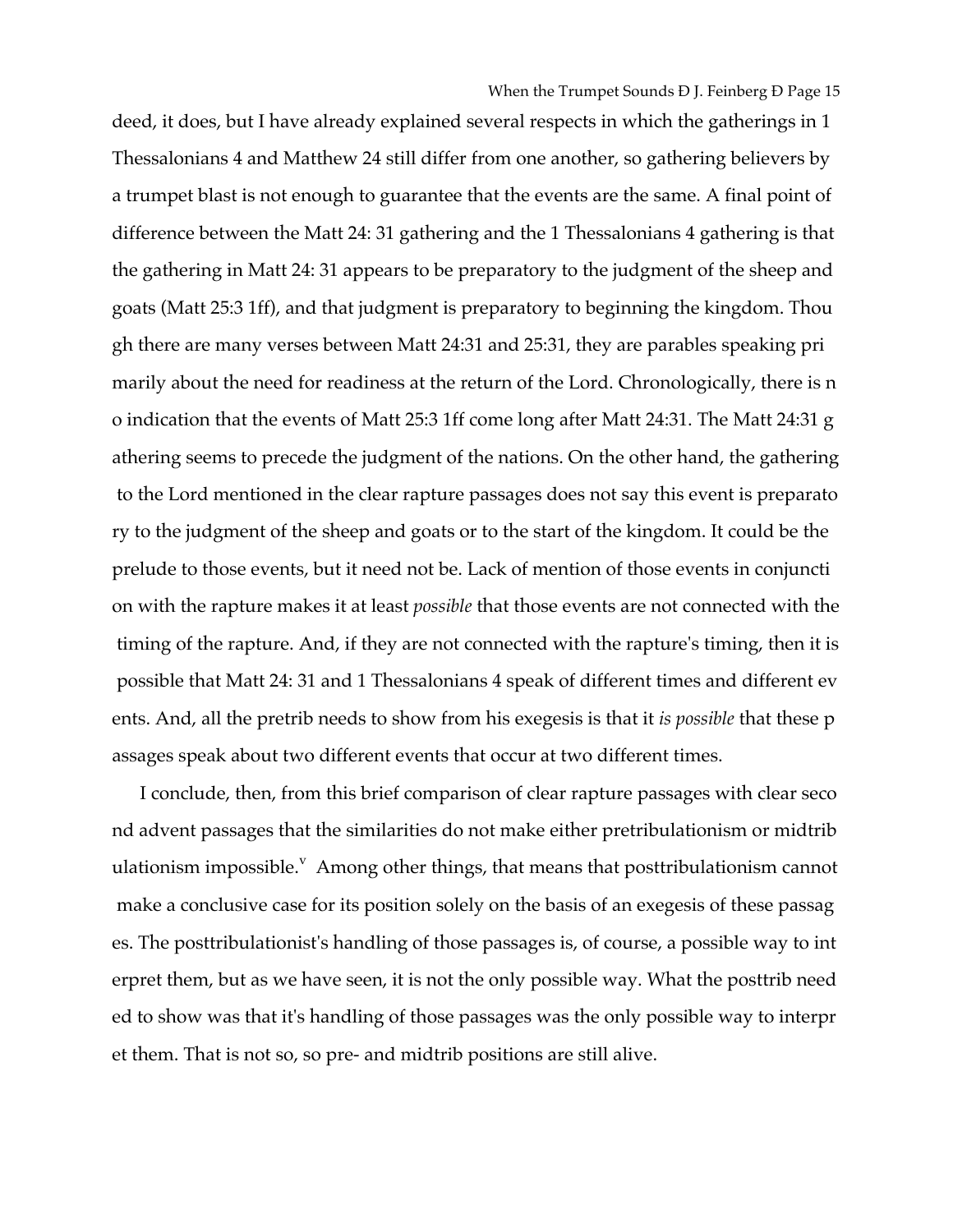What happens when we turn to the theological issues? Which position handles these the best? Let us turn first to the need for non-glorified bodies to enter the millennial kin gdom. According to pretribulationism, after the rapture of the Church, the tribulation b egins. The gospel is preached throughout the tribulation and there are some who believ e. Though many who believe are killed (e.g., Rev 13:7, 15), not all believers are killed du ring the tribulation. Those who live through the tribulation without being killed go into the kingdom in natural bodies. In addition, there are some people who accept the Lord when he returns at the end of the tribulation (e.g., see Zech 12:10). Many of these people do not die at that point, and there is no evidence that they are given a glorified body w hen they receive Christ. So, these people are also available to go into the kingdom in nat ural bodies. For a pretrib position, there is seven years to get people saved prior to the k ingdom, and some of those can go into the kingdom in natural bodies.

A midtrib position can also handle this problem. According to a midtrib, anyone sav ed in the first 3 I/2 years of the tribulation is a member of the Church and goes to be wit h the Lord at the midtribulational rapture. But, there are still 3 I/2 more years of tribulat ion left for other people to be saved. And, it is likely that some of those saved in the last 3 I/2 years make it to the end of the tribulation without dying, especially since many ar e saved at the second advent. So, midtribs have 3 I/z years after the rapture to account f or some believers who can go into the kingdom in natural bodies.

The position that is really in trouble with respect to this issue is the posttribulation r apture view. If everyone who goes at the rapture is glorified, and if the rapture occurs at the end of the tribulation, who is left to enter the kingdom in a natural body? All believ ers will been raptured and glorified by that time. Most posttribs don't even seem to reco gnize the problem. To his credit Gundry does, but he actually offers four different answ ers. Let's see whether any work.

First, Gundry says that maybe the 144,000 who are protected throughout the tribulat ion are those who go into the kingdom in natural bodies.<sup>vi</sup> The main problem with this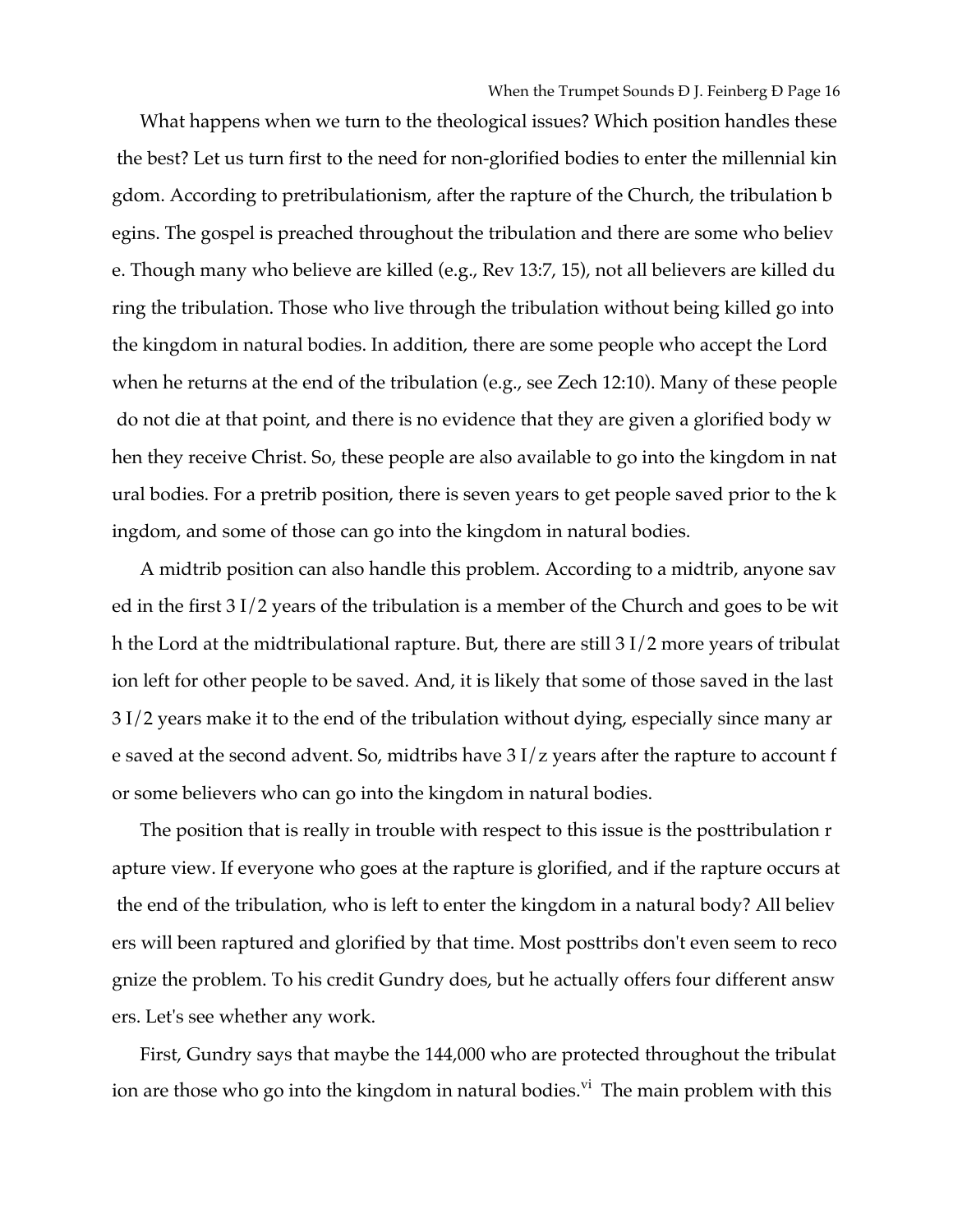is that Scripture says they are all men, and they are all celibate (Rev 14:4). So, even if th e 144,000 go into the kingdom in natural bodies, since they are all men, no children will be forthcoming from just them!

Gundry's second answer is that perhaps between the second advent and the start of t he kingdom not all rebels will be destroyed. Maybe, then, some non-believers will be th e ones who enter the kingdom in natural bodies and give birth to children.<sup>vii</sup> In some w ays, this is the most amazing of all of Gundry's suggestions. When John the Baptist prea ched the corning of the kingdom, he announced the need to repent. When Jesus came an d offered himself as King, he demanded a right spiritual relationship with God in order to enter the kingdom. No one can be a member of the Church (and hence a member of t he kingdom, now or later) unless he meets the spiritual entrance requirements of the ki ngdom. Dispensational pretribulationists typically say that Christ offered the full-blown kingdom at his first coming and postponed it, because Israel as a nation refused to mee t the spiritual entrance requirements of the kingdom. Yet, despite all of this, Gundry wa nts us to believe that when the earthly kingdom actually arrives, God will change the ru les for entrance. I find that hard to believe. If Christ will begin his earthly reign with inh abitants of the kingdom who reject him, then why not just begin the earthly reign 2000 y ears ago, despite his rejection by Israel as a whole? If some people can get into the kingd om at its outset who don't meet the spiritual entrance requirements, then why not the Je ws of Jesus' own day? This suggestion by Gundry simply doesn't make sense.

Gundry offers a third solution. He suggests that Jews saved during the tribulation w ill be raptured with the Church posttribulationally. However, at the second advent man y Jews will turn to Christ when they look on him whom they have pierced (Zech 12:10). It is these Jews who will enter the kingdom in natural bodies.<sup>viii</sup> Though this may soun d promising, it runs into significant problems in light of Gundry's understanding of Mat thew 24. According to Gundry, the rapture occurs at Matt 24:  $31<sup>ix</sup>$  and this is what we w ould expect him to say. However, one page later<sup>x</sup> he explains that Matt 24:30 is an allus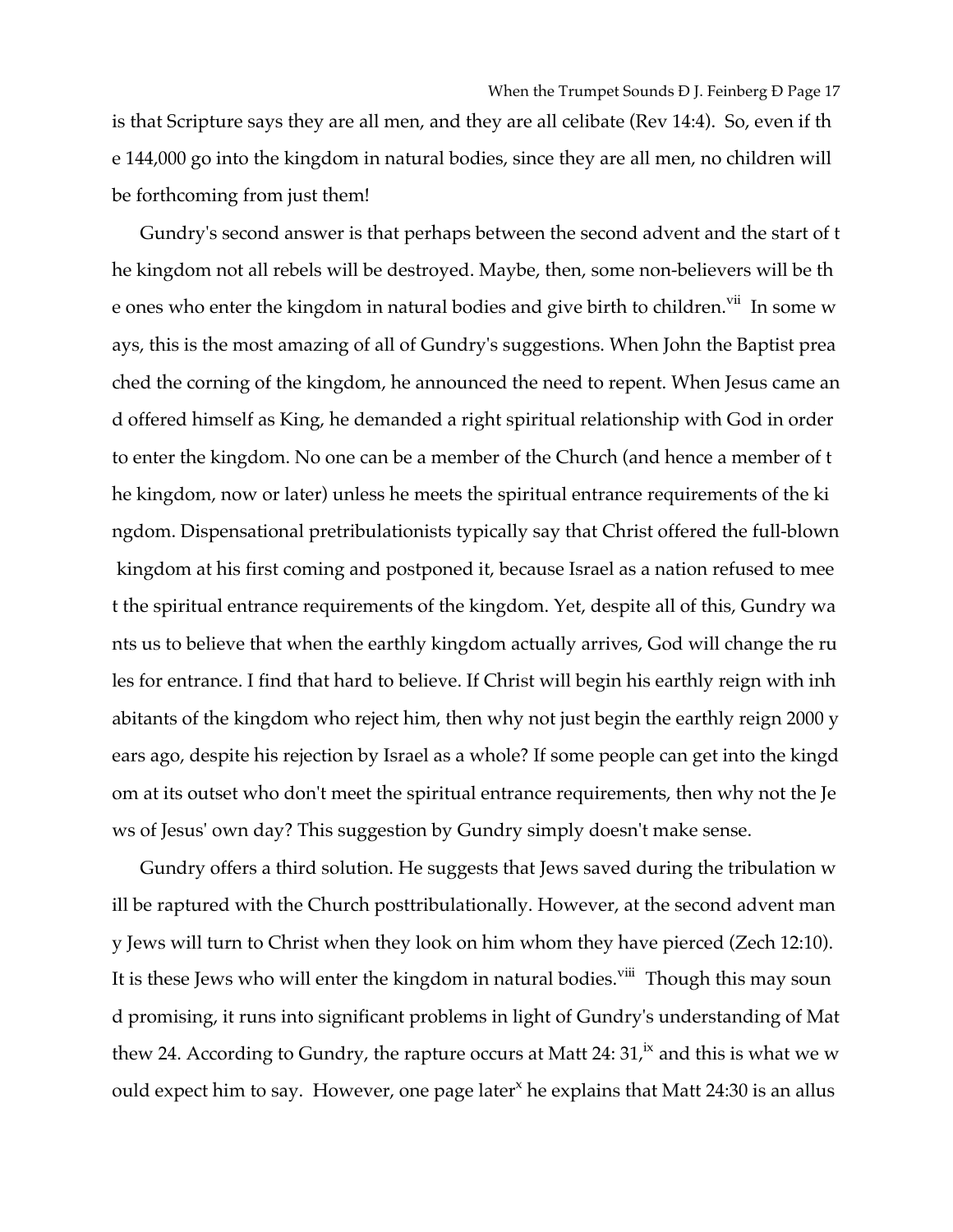ion to Zech 12: 10, the salvation of Israel at the end of the tribulation. The problem shoul d be obvious. If Matt 24: 30 refers to the salvation of Israel, then at the rapture (v. 31), th ose saved in Zech 12: 10/Matt 24:30 will be raptured and glorified. So, the problem of u nglorified bodies to enter the kingdom still remains. There is another problem with this suggestion. Early in his book (p. 24) Gundry speaks of the salvation of Israel at the end of the tribulation when Jesus returns at the second advent. He says these saved Israelite s will not be raptured, because the rapture has already occurred before they turn to Chri st. So, the order of events is rapture, salvation of Israel, and second advent. However, hi s later claim that Matt 24: 31 is the rapture and 24:30 is the salvation of Israel means that Israel's salvation must precede the rapture. Now, the problem should be obvious. Early in the book, Gundry says the salvation of Israel is after the rapture, whereas later he sa ys it is before the rapture. You cannot have it both ways, and you surely cannot appeal t o the salvation of these Jews as the answer to how to get unglorified people into the kin gdom if you aren't sure exactly whether their salvation comes before or after the rapture !<br>!

Gundry's final suggestion stems from what we find in Dan 12: 11-12. There is a time gap of some 75 days, according to Gundry, between the return of the Lord at the second advent and the start of the kingdom. Gundry wonders whether maybe during this time gap some of the rebels will turn to Christ, and they will be the ones who go into the kin gdom in natural bodies<sup>xi</sup> (they are the sheep at the judgment of the sheep and goats). In some ways this is the most promising of Gundry's suggestions. There is little question t hat there is a time gap as indicated by Dan 12: 11 12. Moreover, the sheep and goats jud gment seems to occur prior to the setup of the kingdom, and there are both sheep and g oats present at that judgment. Where would the sheep come from? If they had been sav ed *during* the tribulation, on a posttrib position they would have been raptured at the se cond advent, so there would be no tribulation saints left in non-glorified bodies. But, an yone saved *after* the second advent would not be raptured and hence, would not get a gl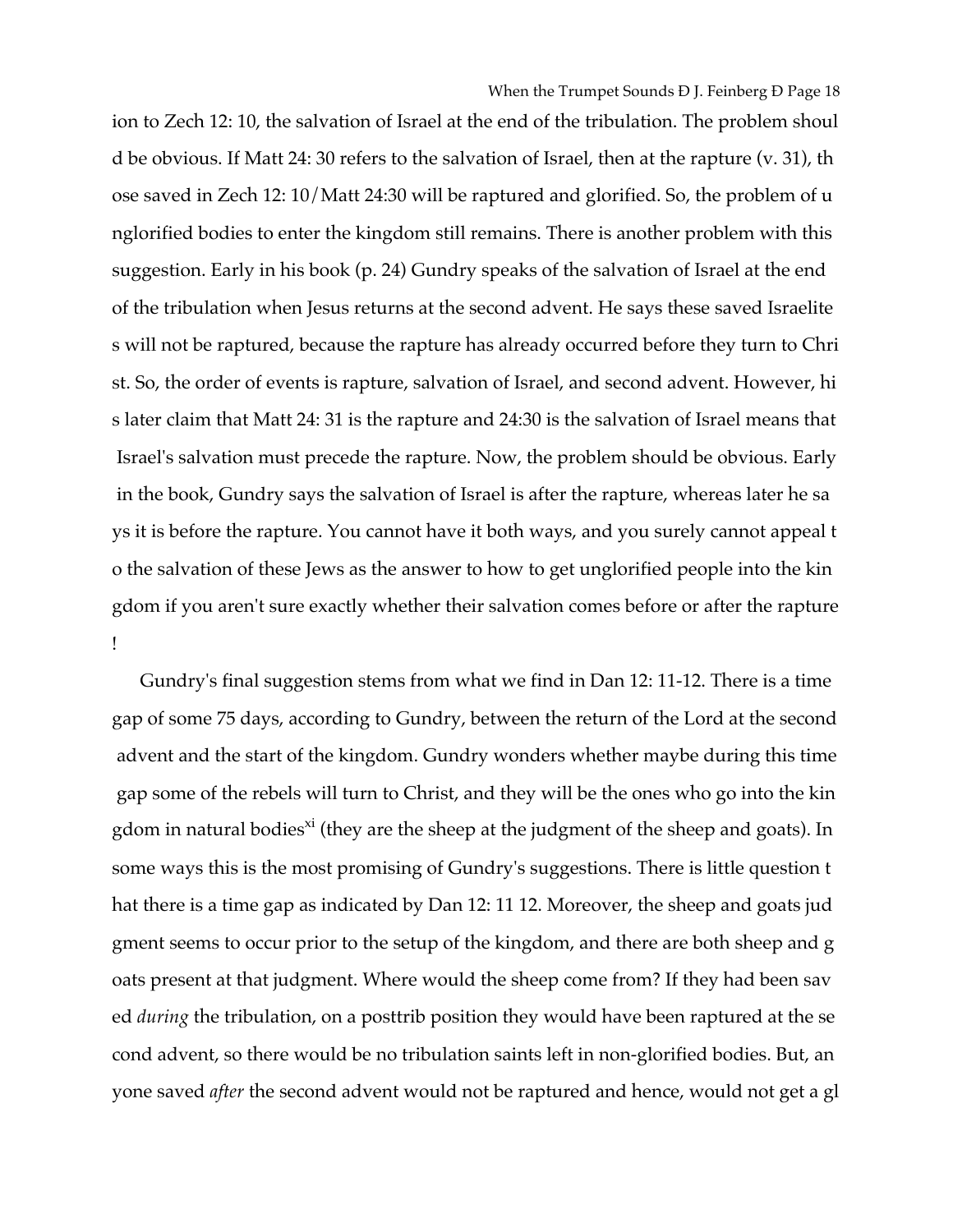orified body at that time. So, all of this is possible, but of course, we want to know whic h position has the most probable synthesis of this issue with the timing of the rapture. A nd, it is at this point, that Gundry's view runs into trouble.

An initial problem is that Gundry says that the judgment of the sheep and goats com es at the end of the Millennial Kingdom (he associates it with the Great White Throne Ju dgment of Rev 20: 1 1-15). But, if that is so, then appeal to the judgment of the sheep an d goats will prove nothing about how many people may or may not have gotten saved during the 75 days between the second advent and beginning of the kingdom. But, perh aps the major difficulty with this suggestion is that there is no Scripture anywhere that s ays evangelism will occur during the 75 day interval. It is possible, but where is the evid ence that it is actual? It is hard to make a case for any position from silence, since silence is consistent with everything and thus proves nothing.

I conclude, then, that so far posttribulationists have not offered an adequate answer t o how their view on the rapture allows time for people to be saved and enter the kingdo m in natural bodies. But, how do the various rapture positions fit with the marriage sup per of the lamb and the bema seat judgment? Here pretribs must admit that midtribs ca n handle these trues just as easily as can pretribulationism. Whether the gap between ra pture and second advent is 3 1/2 years or 7, there is still plenty of time for the Church t o be in heaven, appear at the bema seat judgment, and attend her wedding feast (Rev 19 :7-10). On the other hand, these two issues do appear to be a problem for the posttrib po sition. Most likely, posttribs will claim that these events (at least the bema seat judgmen t) could occur after the return of the Lord at the second advent and the set up of the kin gdom. But, since the Lord returns to earth and sets up the kingdom on earth, it is hard t o see how the marriage supper occurs at that time since the scene of that event is clearly heaven (cf. Rev 19: 1ff) and since after that event we see the Lord riding out of heaven with the armies of heaven to destroy the wicked at the end of the tribulation. So, it is ha rd to see how the marriage supper can occur on earth after the second advent. And, if th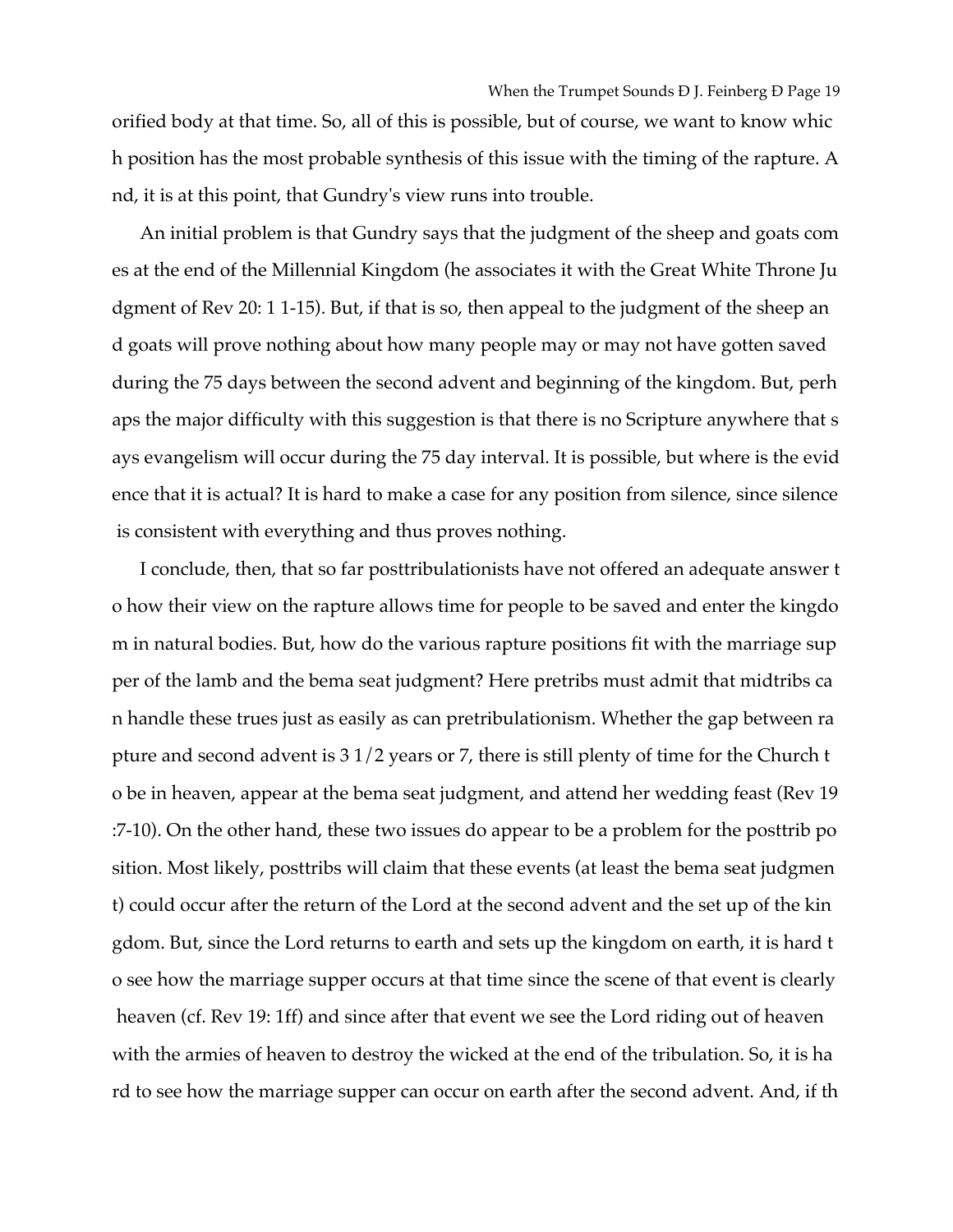e marriage supper is in heaven before the second advent, then the Church must have be en raptured prior to the end of the tribulation. Posttribulationism faces a significant pro blem with this issue.

Can the posttrib make a case for the bema seat judgment occurring after the second a dvent? Here again there are problems. If the posttrib says the judgment of the sheep at t he sheep and goats judgment is the bema seat, that is possible, but not likely. Neither 1 Cor 3 :12-15 or 2 Cor 5:10 even vaguely hint that there will be non-believers present at t his event, but at the Matthew 25 judgment, there are clearly non-believers (goats) prese nt. But, even if one wants to read non-believers into 1 Cor 3:12-15 and 2 Cor 5:10, there i s a further problem with seeing the bema seat judgment either at the second advent or e arly in the kingdom. In Rev 19:7-10 we see the church at the marriage feast. We see her a dorned in her wedding gown, and we are told that her gown represents the righteous d eeds of the Church. I take it that the fact the bride is wearing the gown means she has al ready received her recognition/rewards for her righteous deeds. Moreover, in Rev 1 9:1 1ff. when the Lord rides out of heaven, he is accompanied with the armies of heaven. Re velation 19:14 says the armies were clothed in linen, white and clean. This is the same w ay the bride is described at the marriage supper (Rev 19:8). Now, it is surely likely that t he armies of heaven include angels, but it is just as probable that some of those clothed i n linen, white and clean are not angels, but members of the Church. But, if that is so, the Church as it rides out of heaven at the *end of the tribulation* to do battle with the enemies of God has already received its reward and recognition for its faithful deeds of service. When would that have occurred? At the bema seat judgment. But, then, that means the bema seat judgment cannot occur after the return of the Lord at the second advent (eith er at the judgment of the sheep and goats or early in the kingdom), but before the return

I conclude, then, that posttribulationism is in serious trouble with respect to fitting b oth the marriage supper of the lamb and the bema seat judgment into its framework. In

.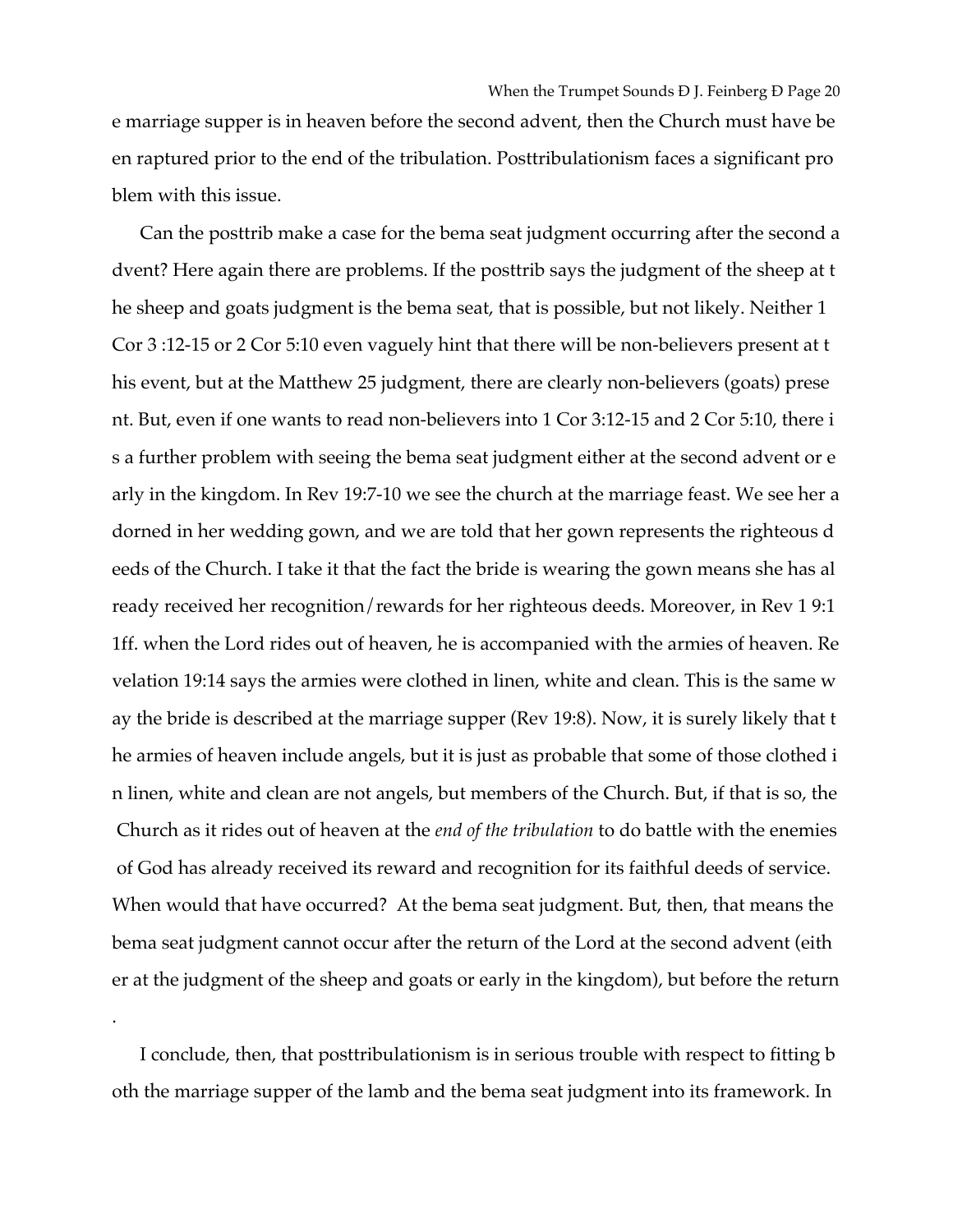regard to the three theological issues we have discussed, so far pre- and midtribulationi sm seem to fare equally well. Though I think midtribulationism and posttribulationism are both in trouble with respect to the wrath of God issue, before turning to that matter, let me address some other items that are problems for midtribulationism. First, how can a midtrib who is a dispensationalist justify keeping the church out of the first 69 of Dan iel's 70 weeks and then putting it in only to take it out in the middle of the 70th week?

Non-dispensational midtribs need not worry about this problem, but there are other problems midtribs must face. A lot, of course, depends on how the midtrib argues his p osition, but many do so by associating the last trump of 1 Cor 15:52 and 1 Thess 4:16 wit h the seventh trump of Rev  $11:15^{xii}$  Archer does not agree (he thinks the rapture more l ikely occurs at Revelation  $14^{xiii}$ ), but other midtribs do. But there are several concerns wi th this identification. The midtrib appeals to Rev 11:18 which says of the events surroun ding the seventh trump that the day of God's wrath has come. Now all of this fits with d ivine wrath not beginning until the midpoint in the tribulation, so long as the seventh tr ump actually occurs at the midpoint, rather than later on in the tribulation (or even earli er). What makes it difficult to prove that the seventh trump falls at the midpoint of the t ribulation is something else that midtribs are likely to hold. According to Scripture, the seal judgments precede the trumpet judgments. But, note that at the end of the sixth sea l judgment, we read in Rev 6:17 that the day of God's wrath has come. If the day of God' s wrath does not begin until the midpoint of the tribulation as midtribs say, then there is a major problem for midtribulationism. Put simply, Rev 6:17 says the day of God's wra th arrives with the sixth seal judgment. But, that means, on a midtrib view, that the sixt h seal is at the middle of the tribulation. If the trumpet judgments *follow* the seal judgm ent, it is hard to see how the seventh *trump* begins God's wrath at the midpoint of the tri bulation, since the sixth *seal* began God's wrath, and midtribs say God's wrath begins at the middle of the tribulation. In other words, God's wrath is said to begin one seal and s even trumpets too early for the midtrib to say the seventh trump is blown at the midpoi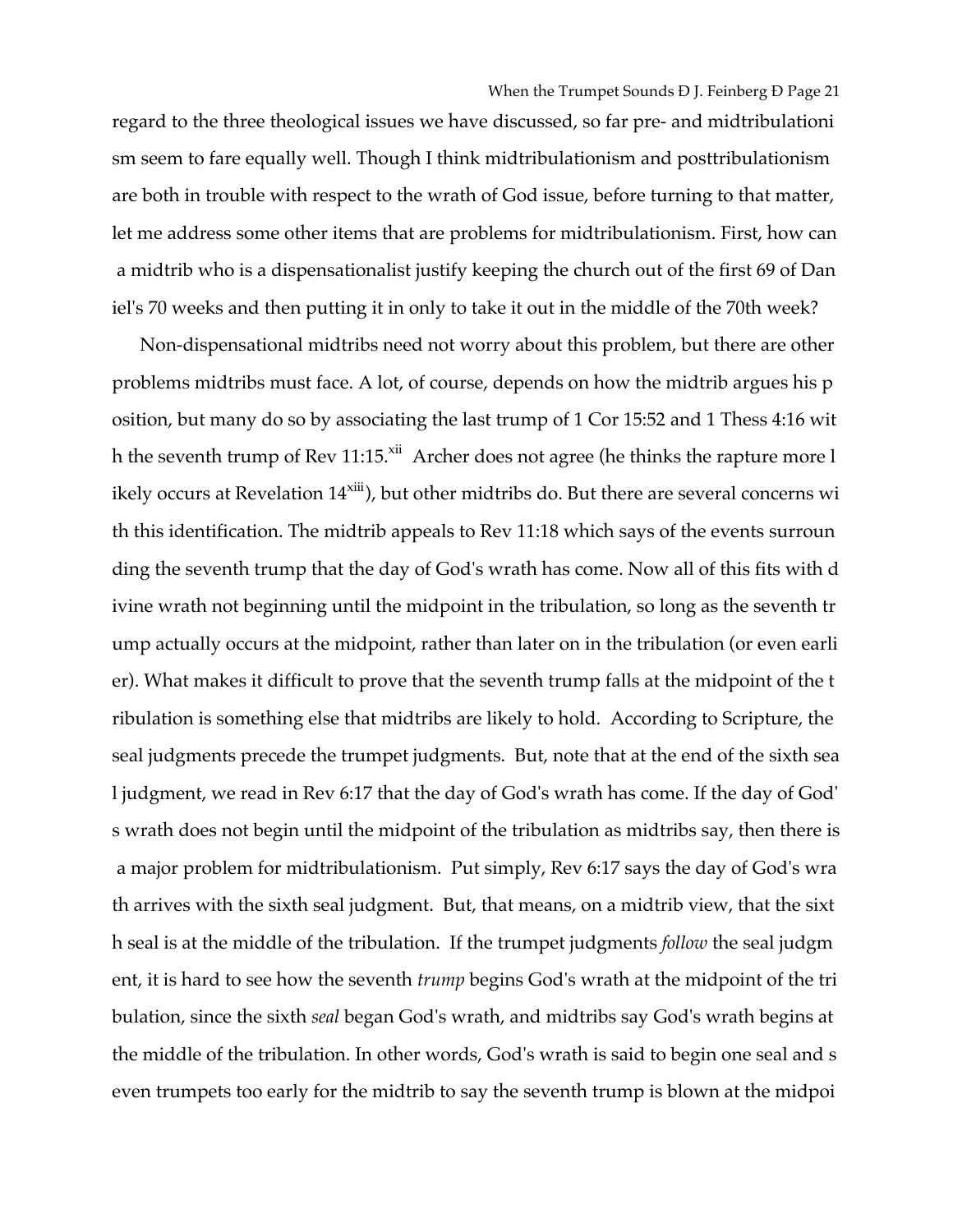nt of the tribulation. And, if the seventh trumpet judgment is the last trump of the raptu re, then the rapture trump is blown later than the midpoint of the tribulation. Posttribs may applaud this problem since, if they identify the last trump of the rapture with the s eventh tribulation trumpet judgment, that seems to fit better with posttribulationism, b ut, of course, this is a problem for midtribulationism. All in all, this is why I say that if t he seventh trumpet of Revelation is the last trump of the rapture, the midtrib will have a hard time proving that it is blown at the midpoint of the tribulation.<sup>xiv</sup>

All of these seem to be significant problems for midtribulationism to surmount, but t here is a final problem that neither mid- or posttribulationism seems able to handle ade quately. It is the problem of the Church's exemption from divine wrath. In 1 Thess 1:1 0 and 5 :9, Paul reminds the Thessalonian believers that members of the body of Christ ar e exempt from divine wrath. Paul never guarantees exemption from afflictions and prob lems for believers, but these passages guarantee that God's judgmental wrath will not fa ll on members of the Church. Though some wonder if Scripture really teaches this since at other times in history believers (OT saints or tribulation saints who are not members of the Church) are present on earth when God pours out his judgmental wrath, generall y speaking, pre-, mid-, and posttribulationists agree that this is so, since all three positio ns offer an explanation as to how the Church will escape God's judgmental wrath of the tribulation. Pretribs argue that the Church will be raptured before the tribulation and in that way escape the wrath of God (Rev 3 :10). Mid- and posttribs have other answers. We must look at those answers and see how well they square with biblical teaching.

Fundamentally, mid- and posttribs have dealt with the problem of the Church's esca pe from divine wrath in one of two ways. The first suggestion is that God will simply pr otect the Church from divine wrath while she is in the tribulation. Even as God protecte d Israel in Egypt when he brought the plagues upon Egypt, so God will protect the Chu rch when he pours out his judgmental wrath upon the world. Let me suggest two probl ems with this suggestion. First, in the case of Israel and Egypt, it appears that when the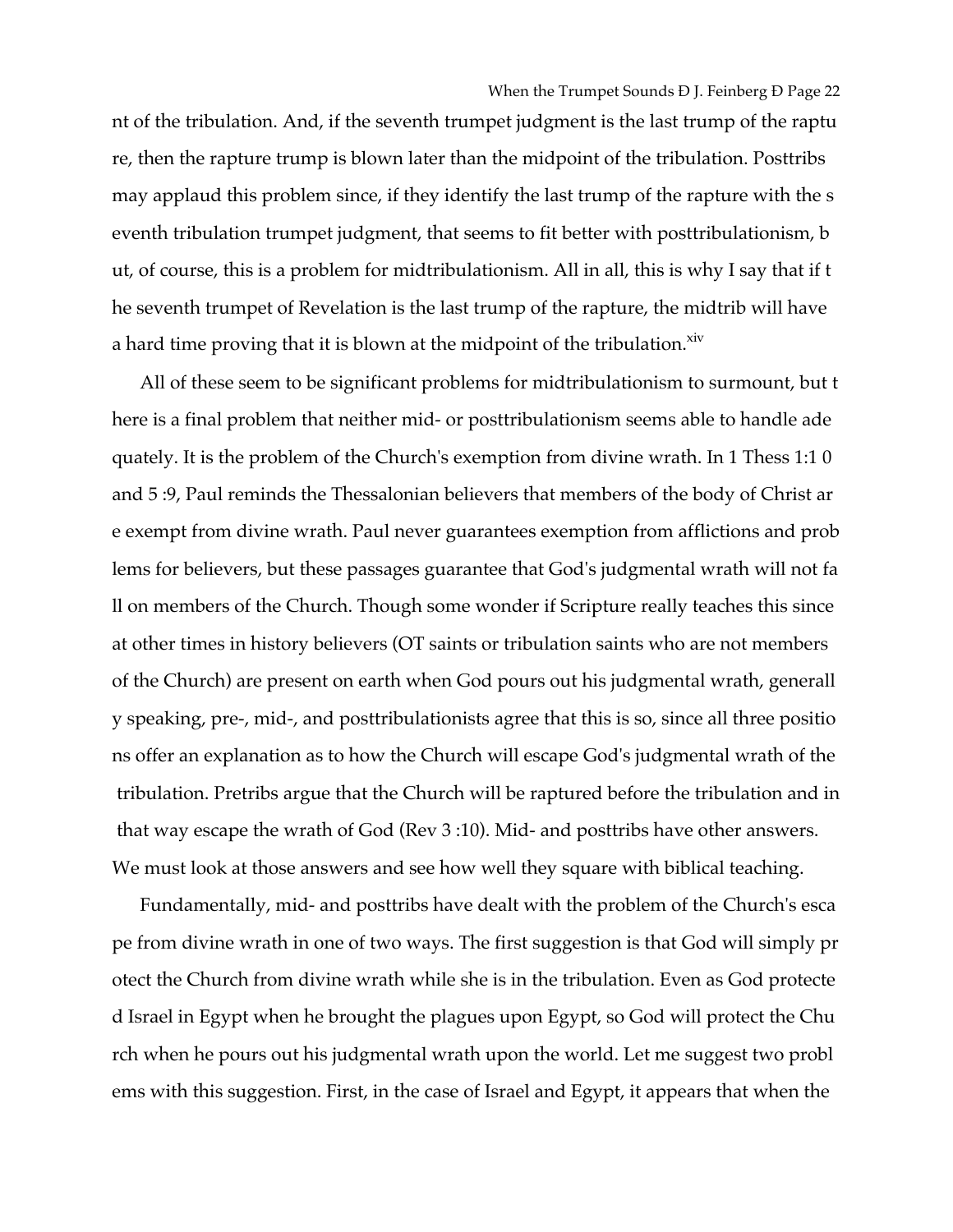ten plagues fell, they only fell upon the Egyptians, so the Jews did not get caught in the j udgments. However, the Book of Revelation speaks about many people losing their live s during the tribulation as God pours out his judgments on the world. Are we to assum e that no believer will lose his life in these judgments? That's what is necessary if the Ch urch is present during the tribulation when these divine judgments come, and if mid- a nd posttribs are right that God will protect the Church from these judgments. But, when you look at the nature of the seal, trumpet, and bowl judgments, many of them appear to fall upon the whole earth indiscriminately of whether the inhabitants are believers or non-believers. It is possible that God protects believers in the midst of these judgments, but where is the evidence that this is so?

A second problem with this suggestion is that it does not square with Matt 24:21-22. Those verses speak of great tribulation such as has never before been experienced. Jesus then says that for the elect's sake God will shorten those days (how much, no one know s). In fact, he says that if it were not for that shortening, no one would survive. But, the t ribulation spoken of seems to refer to at least the last 3 1/2 years of the tribulation, and surely divine wrath is poured out at that time. But, it should be clear that Matt 24:22 is v ery odd if we accept the idea that God will protect his people from divine wrath during the tribulation. If God protects his people like he did with Israel in Egypt, why is there a ny need to shorten the days of the tribulation "for the elect's sake?" If they are protected, let it last 70 years or 700 hundred, not just 3 I/2 or 7 years. None of it will touch the elec t if they are protected.

From these consideration, I conclude that the claim that God protects his people in t he tribulation from divine wrath is not a satisfactory explanation of how the Church in t he tribulation avoids divine wrath. Incidentally, if any midtrib seriously proposes this r esolution to the problem of divine wrath, then posttribs should respond that if God can protect his Church in the tribulation for 3 1/2 years, he can do it for 7 years, so one surel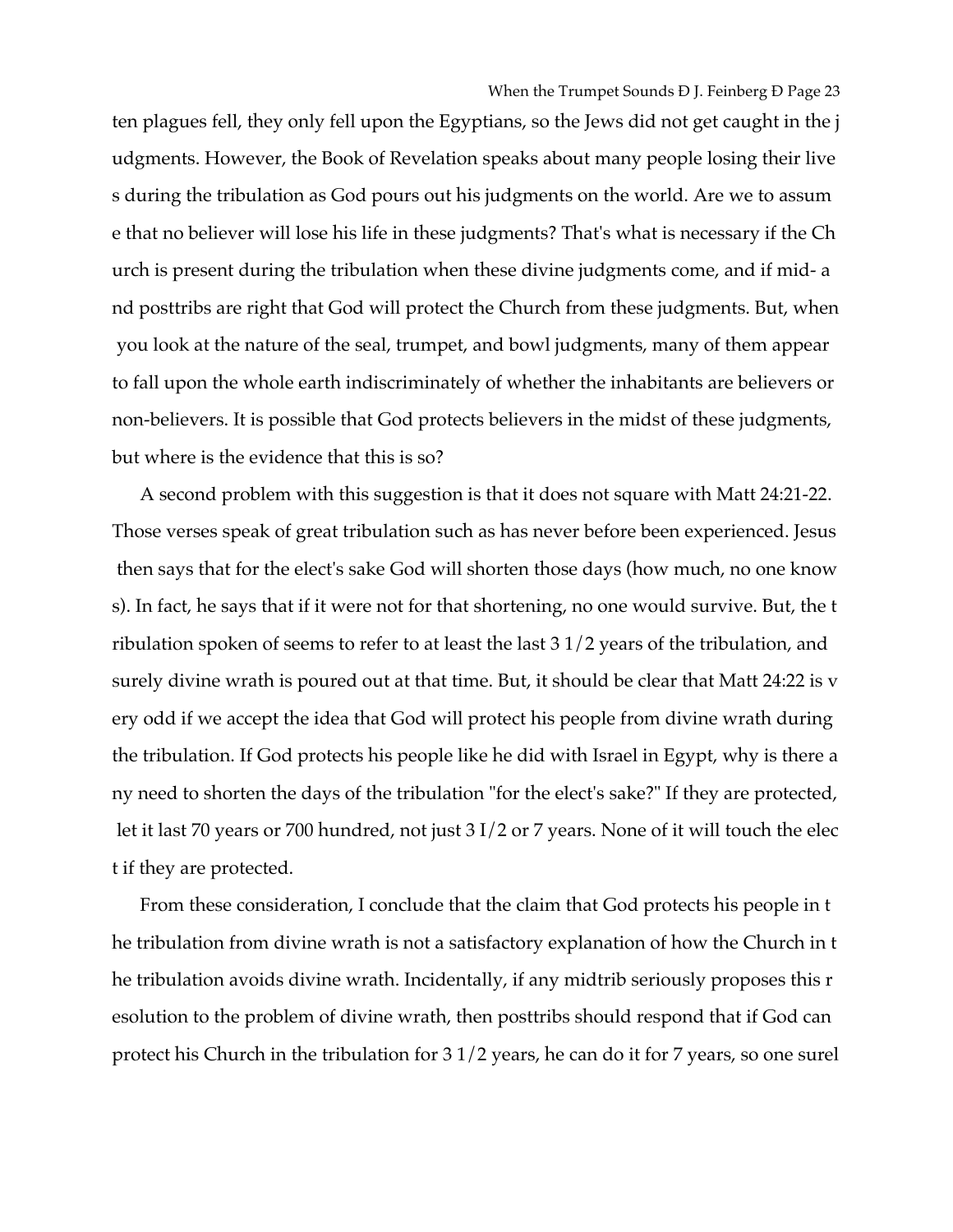y should not see any necessity to remove the Church at the midpoint of the tribulation i n order to escape the divine wrath of the second half of the tribulation.

There is a second way that midtribs and posttribs have handled the issue of divine w rath. This proposal says that we must distinguish divine wrath in the tribulation from S atanic and human wrath. Gundry, for example, says that "the tribulation of the seventiet h week has to do, then, not with God's wrath against the sinners, but with the wrath of Satan, the Anti-christ, and the wicked against the saints."<sup>xv</sup> On the other hand, divine w rath only is to be poured out on the unregenerate, and it is not until Armageddon when Jesus descends that God will do so.<sup>xvi</sup> So long as believers are raptured before the wind s of divine wrath begin to blow, they can stay in the tribulation and undergo Satanic an d human wrath without contradicting the promise that the Church will not experience divine wrath. Midtribs who handle the problem of escape from God's wrath in this way say the same sort of thing, except that they believe divine wrath begins at the midpoint of the tribulation. Hence, the Church is raptured prior to that.

What shall we say to this proposal? I find it deficient for several reasons. First, this p roposal's underlying assumption is that in order for an act to be God's act or even under his control, he must do it immediately, i.e., totally by himself without using any interm ediary agents. Anyone who is a Calvinist should be very uncomfortable with that idea. Moreover, anyone (Calvinist or Arminian) who has read the Book of Job, especially the f irst two chapters where we see God's sovereign control over Satan's affliction of Job, sho uld be uncomfortable with this suggestion. In addition, if we follow this logic, then acts like Assyria's attack on the Northern Kingdom of Israel must be human wrath, not divi ne wrath, in spite of the fact that Scripture clearly indicates (Isa 7:1 8ff) that the attack w as God's judgment upon Israel.

This logic creates even further problems for prophecies of the end times. Many postt ribs would agree that Armageddon (and the events surrounding it) is the pouring out of divine wrath. If that is so, then there is a real problem if God cannot do something unle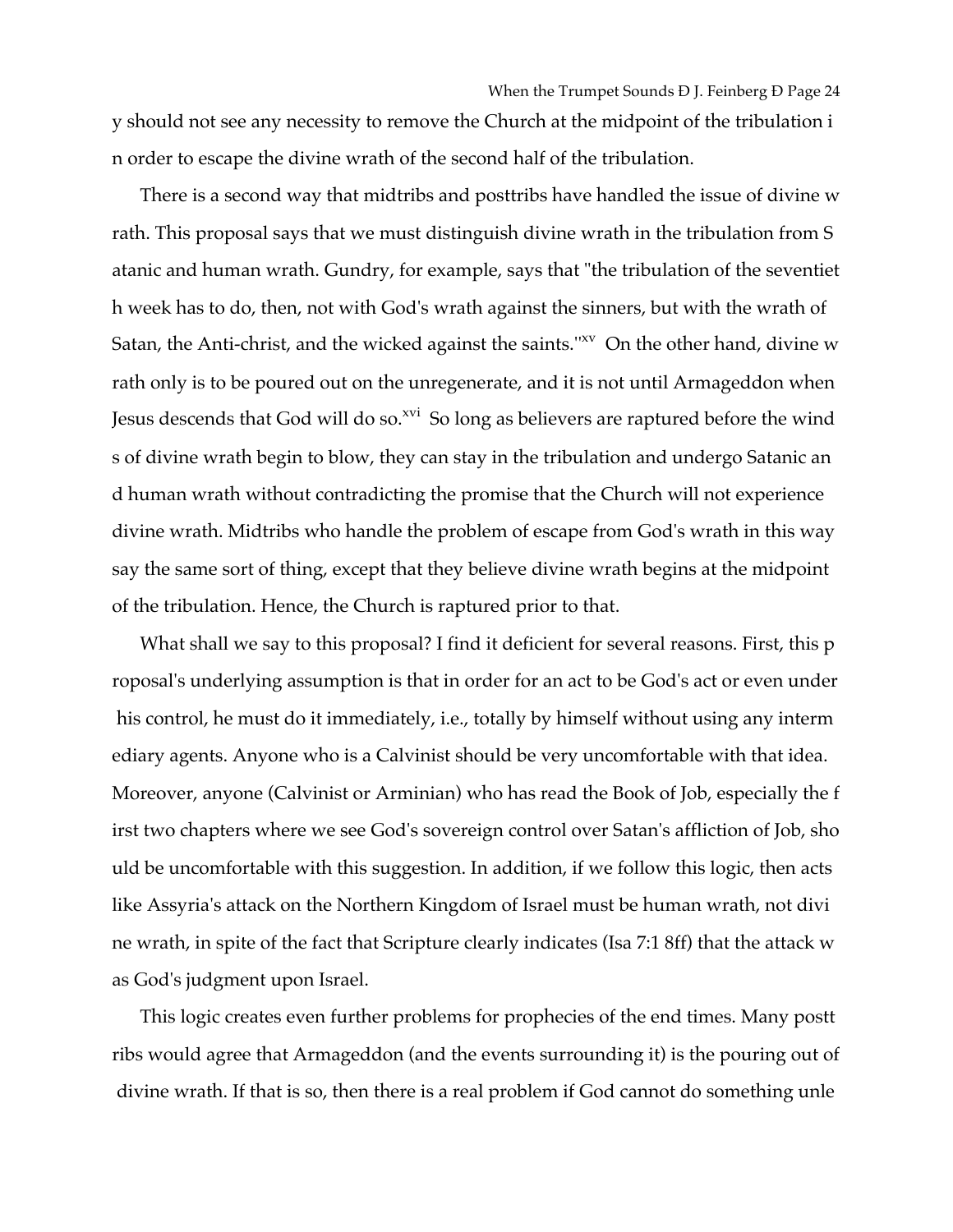ss he does it entirely himself. Zechariah 12 and 14 speak of the attack of a worldwide co nfederacy against Israel. They also show that Israel is empowered to fight back and that she participates in the destruction of her enemies. Zechariah 14 shows that the enemy w ill be so disoriented that it's soldiers will start to attack one another. Since Zechariah 12 and 14 speak of Armageddon, there is a real problem for the assumption that an act can only be God's if he does it entirely himself. On the one hand, since human beings are in volved in the attack and counterattack, Armageddon must be an expression only of hu man wrath (given the logic of the divine wrath/human and Satanic wrath distinction). But, posttribs and midtribs agree that Armageddon sees the pouring out of God's judg mental wrath upon Israel's enemies. When you put this together you come to the conclu sion that Armageddon both is and is not divine wrath. Obviously, this is absurd, and I would suggest that the absurdity arises because of the assumption that an act can only b e attributed to God or controlled by God if he does it entirely by himself. And, since this assumption underlies the divine wrath/human and Satanic wrath solution to the probl em of the Church's exemption from divine wrath, that solution is in deep trouble.

There is a final problem with trying to solve the problem of exemption from divine wrath by distinguishing divine from human and Satanic wrath. All sides agree that the seal, trumpet, and bowl judgments span the whole course of the tribulation. But, notice how these judgments begin. As Revelation 5 begins, we see the book with seven seals. T he opening of the first seal begins the sequence of judgments that last throughout the tri bulation. Scripture tells us that there was a search to find someone who was worthy to o pen the first seal. No one was found worthy except the Lamb, and he opened the first se al. But, who is the Lamb? None other than Jesus Christ.

What does all of this mean? Some may reply that this is all symbolic, so we shouldn't make too much out of it. Granted, there is symbolism, but the symbolism cannot mean j ust anything, and it must mean something. And, the seal, trumpet, and bowl judgments are not just symbolic of something else; they are real judgments. What does the symboli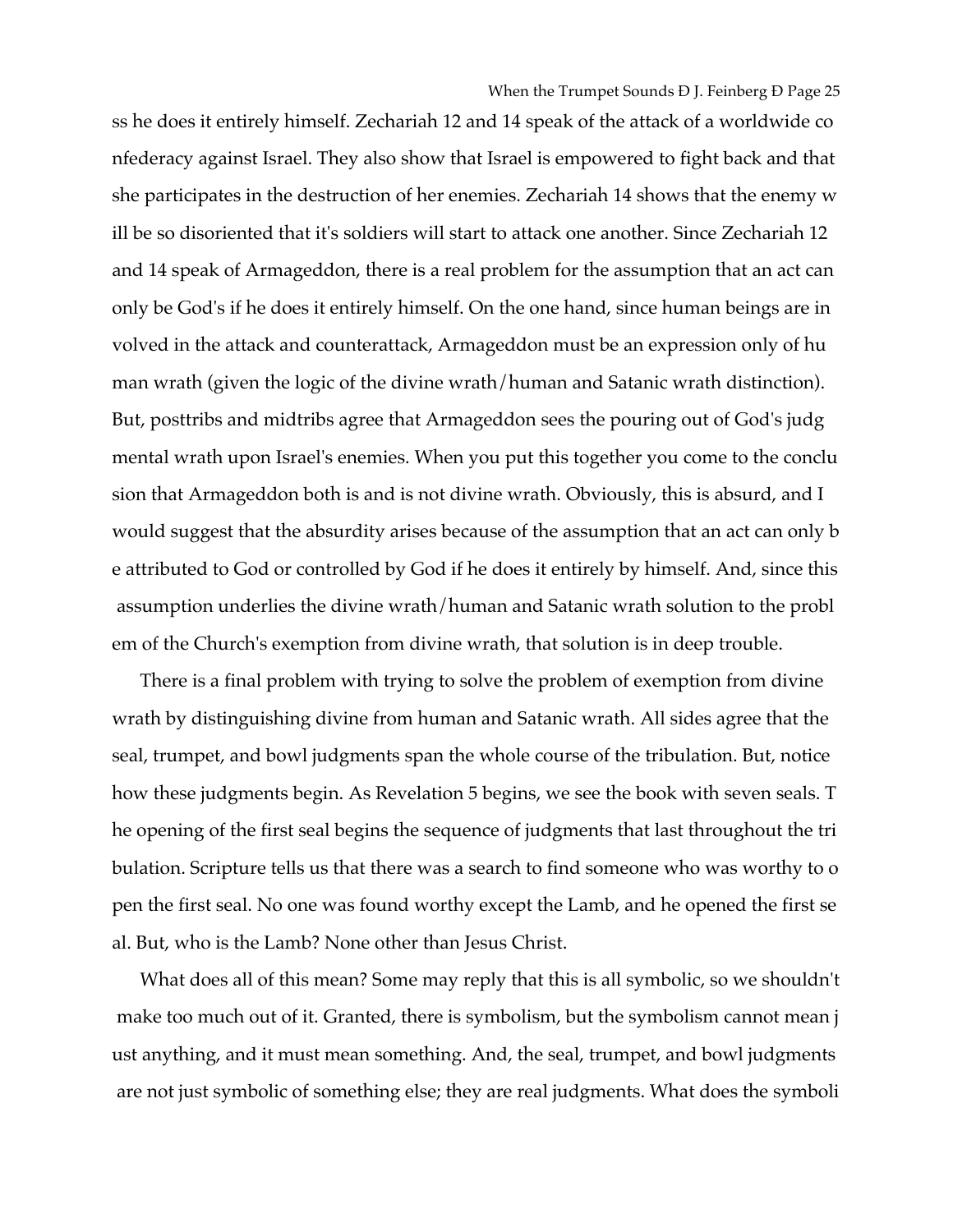sm mean? It seems clear that it means that the sequence of judgments that spans the wh ole tribulation begins with an act of Jesus. That seems clearly to suggest that all these ju dgments result from the instigation of God himself. And, that only suggests that attemp ting to distinguish tribulation judgments that are human and Satanic wrath from those t hat are divine is doomed to failure. It's all divine wrath. Not just Armageddon, and not j ust the last 3 l/2 years. If this is so, then it seems that the only way to be exempt from th is time of divine wrath is either to be there but protected through it (and we have seen why that doesn't work), or not be there at all because raptured prior to it. Given all the e vidence and argument I have offered, it seems that the best option for handling the Chu rch's exemption from divine tribulational wrath is the option that says she escapes beca use she is not there at all.

### **CONCLUSION**

 The preceding evaluative section explains some of why I believe that the pretribulati on rapture position is the most successful of the three positions in making its case.<sup>xvii</sup> Al l sides must argue their case inferentially since no passage sets the exact time of the rapt ure in relation to the tribulation, and inferential reasoning is notoriously slippery. Havi ng admitted that, for the reasons offered above, it seems that of the three rapture positio ns, pretribulationism can make the best inferential case. There are other arguments one might adduce in favor of the position and against the other views, but that is another st udy. My primary intent in this chapter has been to clarify proper methodology for hand ling the rapture issue and to point out what each side must do in order to establish its vi ew as most probable. My hope is that we all will take seriously these matters of method and the logic of what needs to be established in this discussion. The net result, I think, w ould be both a better grounding of each position in sound argument and exegesis and a better addressing of one another's arguments. And, that would surely be a positive step forward in this discussion.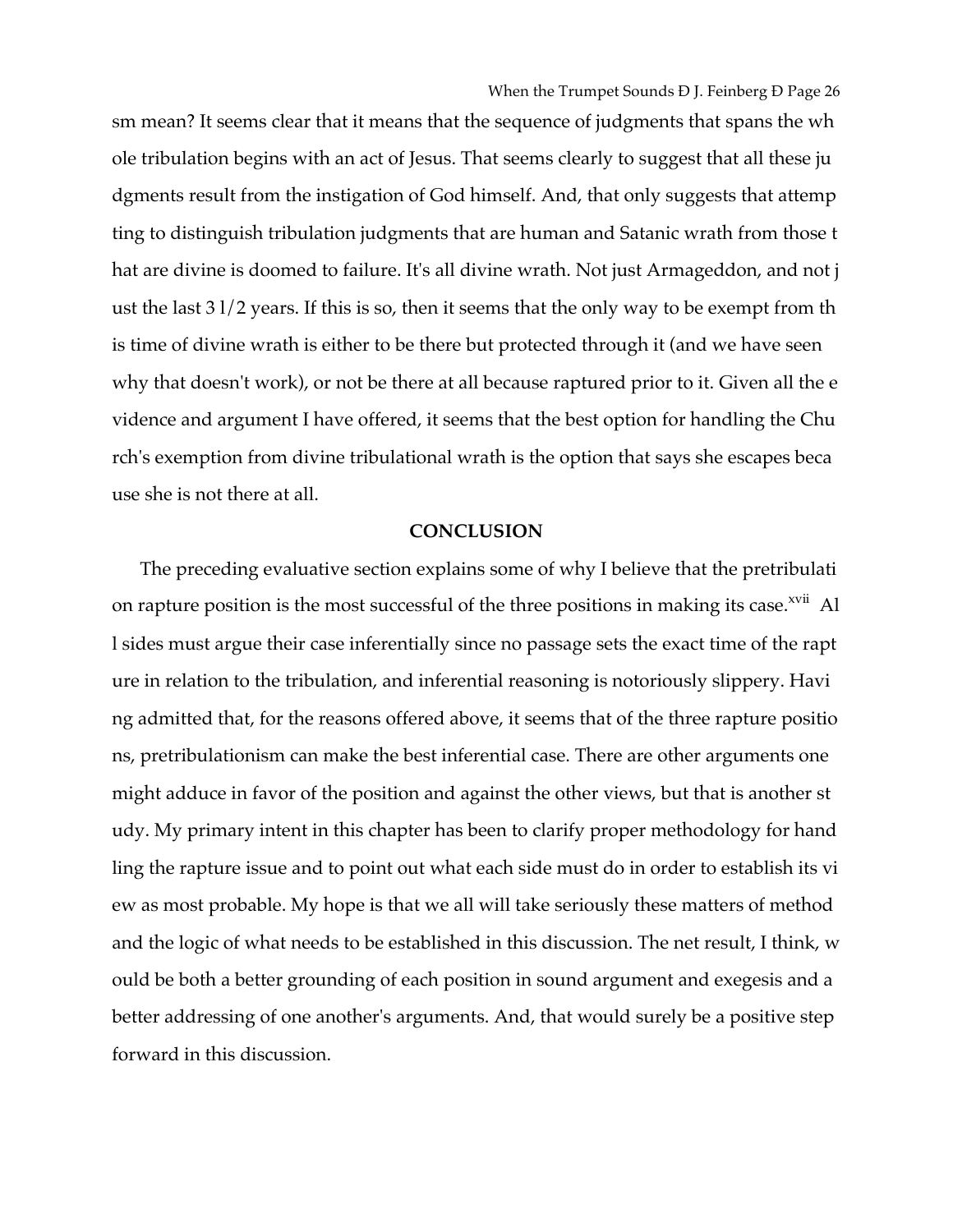<sup>i</sup>See Douglas J. Moo, "The Case For The Posttribulation Rapture Position," in Gleason, Paul Feinberg, Dou glas Moo, *The Rapture: Pre-, Mid-, or Post-Tribulational?* (Grand Rapids: Zondervan, 1984), pp. 169-211.

<sup>ii</sup>See Paul D. Feinberg, "The Case For The Pretribulation Rapture Position," in Gleason Archer, Paul Feinb erg, Douglas Moo, *The Rapture: Pre-, Mid-, or Post-Tribulational?* (Grand Rapids: Zondervan, 1984), pp. 45- 86.

iiiSee Gleason L. Archer, "The Case For The Mid-Seventieth-Week Rapture Position," in Gleason Archer, Paul Feinberg, Douglas Moo, *The Rapture: Pre-, Mid-, or Post Tribulation al?* (Grand Rapids: Zondervan, 1984), pp. 113- 145.

<sup>iv</sup>There were three stages to the Semitic wedding. The first was the betrothal. This might happen even when the husband and wife-to-be were children. In the eyes of the Mosaic Law, the two were legally married. Second, there eventually came the day when man a nd woman could actually begin to live together as husband and wife. On that day, the g room went from his home to the home of the bride, and took her to his home. When the y arrived at his home, they celebrated with the marriage feast (the third stage in the pro cess). As this relates to Christ and the Church, the marriage would be initially "contracte d" by Christ's payment on Calvary for the sins of the Church. The taking of the bride to the home of the groom would occur at the Rapture, and then, the wedding feast would be celebrated in heaven as we see it occurring in Revelation 19.

v For further handling of the similarities and dissimilarities of rapture and second adven t passages, see Feinberg, pp. 80-86.

viRobert Gundry, *The Church and the Tribulation* (Grand Rapids: Zondervan, 1973), p. 82.

 $vii$ [bid., pp. 137, 164, 166-167.

 $viii$ Ibid., p. 24.

 $\overline{a}$ 

ixIbid., p. 135.

x Ibid., p. 136.

 $\text{Nibid.}$ , p. 164.

xiiSee, for example, J. Oliver Buswell, A *Systematic Theology of the Christian Religion* (Grand Rapids: Zonder van, 1962), 2: 397.

xiiiSee Archer in Archer, Feinberg, Moo, p. 142-144. For responses to this view see Feinbe rg in same work, pp. 149-150.

 $x$ ivAny midtrib who associates the last trump of the rapture with the trumpet of Matt 24: 31 will have another problem. As already noted, Matt 24:31 speaks about events at the e nd of the tribulation. So, if the last trump for the rapture is blown at the middle of the tr